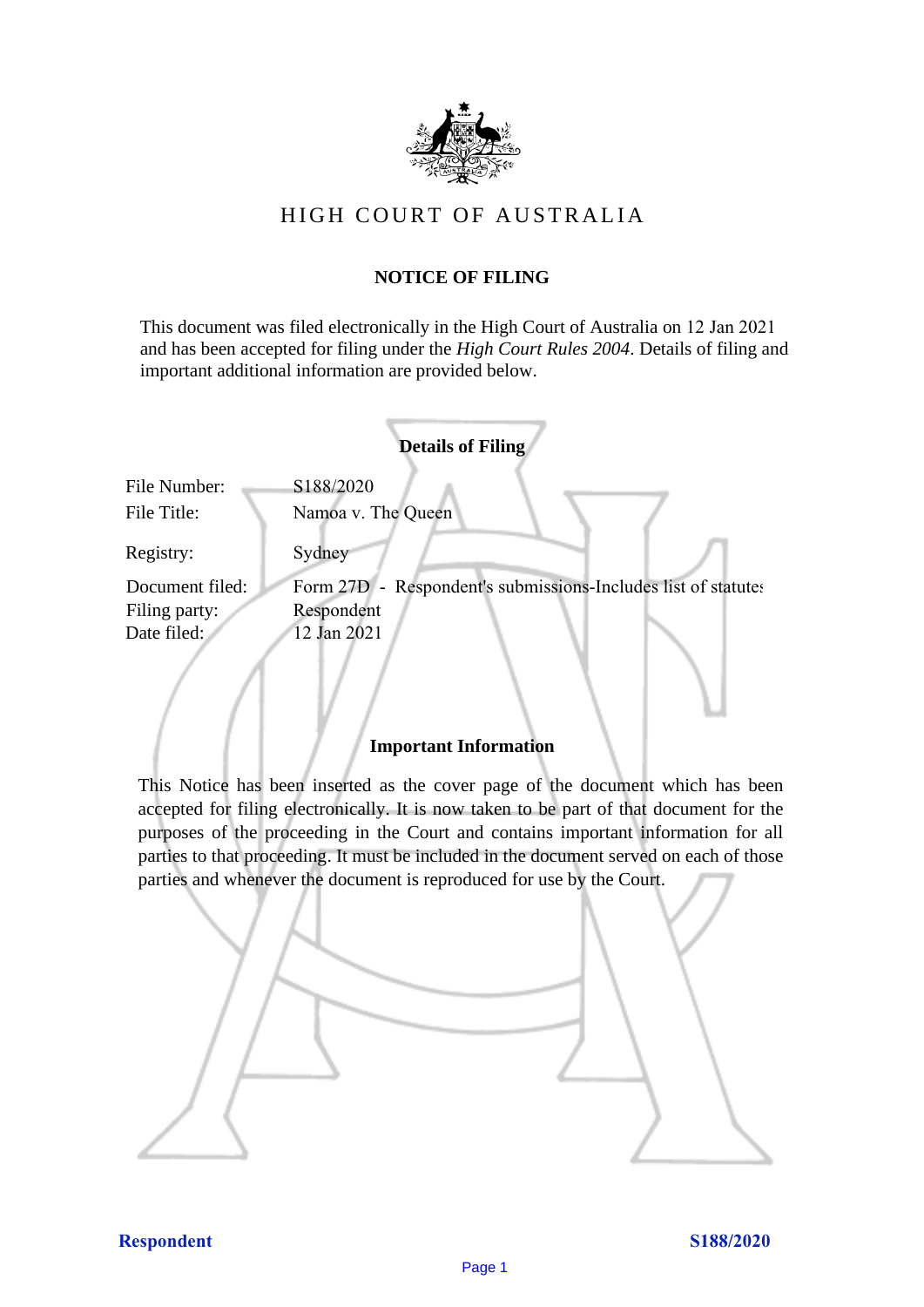# **IN THE HIGH COURT OF AUSTRALIA**  IN THE HIGH COURT OF AUSTRALIA **SYDNEY REGISTRY** No S188/2020

10

#### **BETWEEN: ALO-BRIDGET NAMOA** BETWEEN: ALO-BRIDGET NAMOA

Appellant Appellant

and and

10 **THE QUEEN** THE QUEEN

Respondent Respondent

#### **RESPONDENT'S SUBMISSIONS** RESPONDENT'S SUBMISSIONS

#### **Part I: Internet certification** Part I: Internet certification

1. The respondent certifies that this document is in a form suitable for publication on the 1. The respondent certifies that this document is in <sup>a</sup> form suitable for publication on the internet. internet.

### Part II: Statement of issues

20 2. The issue in the appeal is identified in [2] of the Appellant's Written Submissions 2. The issue in the appeal is identified in [2] of the Appellant's Written Submissions (**AWS**). (AWS). 20

### **Part III: Section 78B notice** Part III: Section 78B notice

3. The respondent certifies that it considers that no notice under s 78B of the *Judiciary*  3. The respondent certifies that it considers that no notice under <sup>s</sup> 78B of the Judiciary *Act 1903* (Cth) is required. Act 1903 (Cth) is required.

#### Part IV: Statement of facts

- 4. In addition to the facts set out at AWS [6]–[9], the following should be noted. 4. In addition to the facts set out at AWS [6]-[9], the following should be noted.
- 5. On the application for a permanent stay, Fagan J did not make a finding that the 5. On the application for a permanent stay, Fagan <sup>J</sup> did not make <sup>a</sup> finding that the appellant and Mr Sameh Bayda were in fact married: *R v Bayda; R v Namoa (No 3)*  appellant and Mr Sameh Bayda were in fact married: R v Bayda; <sup>R</sup> v Namoa (No 3) [2018] NSWSC 1381; (2018) 274 A Crim R 1 (**Stay Reasons**), [18], [20]. There was [2018] NSWSC 1381; (2018) 274 A Crim R <sup>1</sup> (Stay Reasons), [18], [20]. There was 30 evidence on the stay application that the appellant and Mr Bayda undertook a marriage evidence on the stay application that the appellant and Mr Bayda undertook a marriage **IN THE HIGH COURT OF AUSTRALIA**<br>
SYDNEN REGISTRE.<br>
SYDNEN REGISTRE.<br> **ALO-BRIDGET NAMOA**<br>
Approximation and<br> **ALO-BRIDGET NAMOA**<br>
Approximation<br> **ALO-BRIDGET NAMOA**<br>
Approximation<br> **ALO-BRIDGET NAMOA**<br>
Approximation<br> **Pa**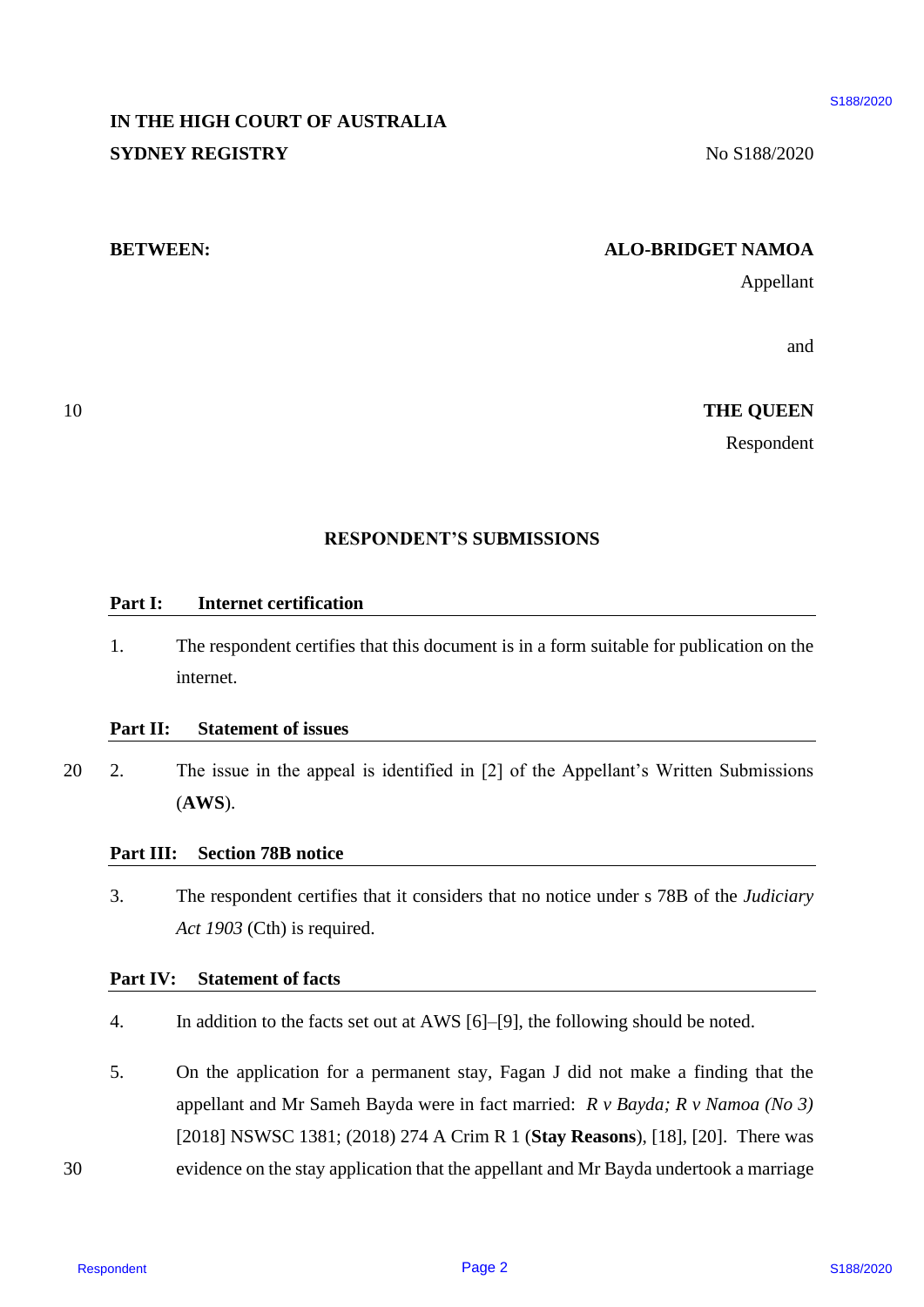ceremony on 30 December 2015 that was effective to constitute them man and wife ceremony on 30 December 2015 that was effective to constitute them man and wife according to the beliefs of Sunni Islam: Stay Reasons, [21]. However, unless saved according to the beliefs of Sunni Islam: Stay Reasons, [21]. However, unless saved by s 48(3) of the *Marriage Act 1961* (Cth), the marriage was not conducted in by <sup>s</sup> 48(3) of the Marriage Act 1961 (Cth), the marriage was not conducted in accordance with the provisions of Division 2 of Part IV of the Act and was not a valid accordance with the provisions of Division 2 of Part IV of the Act and was not <sup>a</sup> valid marriage: Stay Reasons, [26]–[28]. If his Honour had concluded that the *Criminal*  marriage: Stay Reasons, [26]-[28]. If his Honour had concluded that the Criminal Code (Cth) (Code) contained an immunity for conspiracy between spouses, his Honour said that it would have been necessary for the jury to determine whether their Honour said that it would have been necessary for the jury to determine whether their marriage had been solemnised: Stay Reasons, [18]. marriage had been solemnised: Stay Reasons, [18]. concernony on 30 December 2015 that was effective to contain them man and wife<br>
increasing the helder of Norm learn Show Henour, T211, Investor, under<br>
the space of the state of the state of the state of the state of the

-2- -2-

6. Because of his Honour's conclusion that the Code does not contain an immunity for Because of his Honour's conclusion that the Code does not contain an immunity for 10 conspiracy between spouses, the existence of a marriage between the appellant and Mr conspiracy between spouses, the existence of a marriage between the appellant and Mr Bayda was not one of the issues in the trial: Stay Reasons, [20]. Bayda was not one of the issues in the trial: Stay Reasons, [20]. 10

#### **Part V: Respondent's argument** Respondent's argument Part V:

#### **Statutory construction** Statutory construction

- 7. Contrary to the appellant's submissions, the critical issue on the appeal is a question Contrary to the appellant's submissions, the critical issue on the appeal is <sup>a</sup> question of statutory construction of the Code, not the application of the common law. of statutory construction of the Code, not the application of the common law.
- 8. Section 11.5(1) of the Code provides that: Section 11.5(1) of the Code provides that:
- (1) A person who conspires with another person to commit an offence (1) A person who conspires with another person to commit an offence punishable by imprisonment for more than 12 months, or by a fine of 200 punishable by imprisonment for more than <sup>12</sup> months, or by <sup>a</sup> fine of 200 penalty units or more, commits the offence of conspiracy to commit that penalty units or more, commits the offence of conspiracy to commit that 20 offence and is punishable as if the offence to which the conspiracy relates offence and is punishable as if the offence to which the conspiracy relates had been committed. had been committed.
	- 9. The Court of Criminal Appeal was correct to conclude that "[o]n the clear language of The Court of Criminal Appeal was correct to conclude that "[o]n the clear language of the statute, a husband and wife are each a 'person' and can be guilty of conspiring with the statute, <sup>a</sup> husband and wife are eacha 'person' and can be guilty of conspiring with each other": *Namoa v R* [2020] NSWCCA 62, [85]; (2020) 351 FLR 266 (**CCA**  each other": Namoa v R [2020] NSWCCA 62, [85]; (2020) 351 FLR 266 (CCA **Reasons**). Reasons).
	- 10. The appellant's submissions invert the proper principles for interpreting a statutory The appellant's submissions invert the proper principles for interpreting a statutory code. They start with what is asserted to be the common law position concerning whether spouses can commit conspiracy – see AWS  $[11]$ – $[67]$  – and then ask whether the Code has *expressly* ousted the supposed common law rule: AWS [3], [75]. This the Code has expressly ousted the supposed common law rule: AWS [3], [75]. This 10.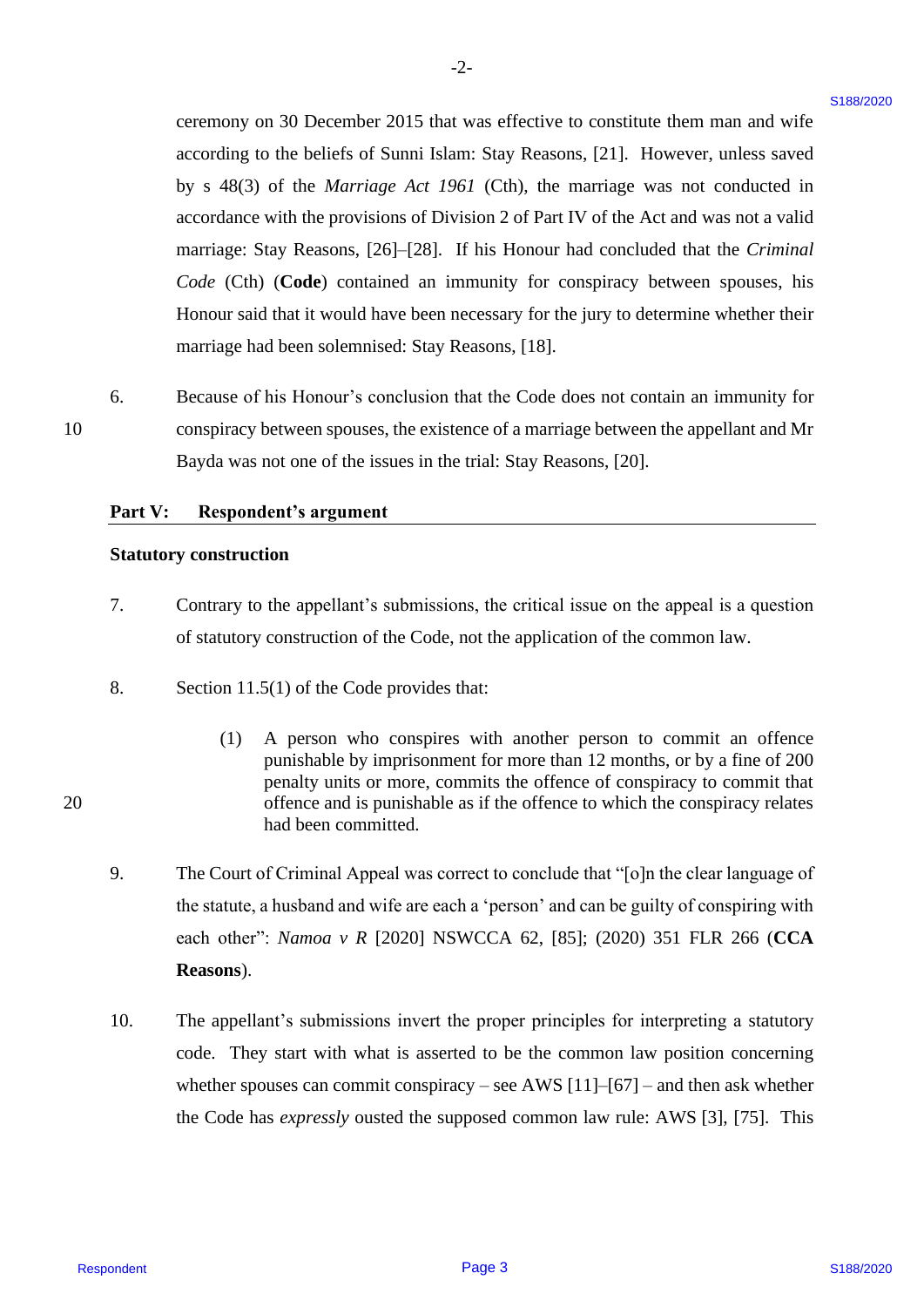approach is said to be required by the Court's decision in  $R v L K$ <sup>1</sup> see AWS [68]–[71]. In fact, *R v LK* provides no support for the appellant's approach. In fact, <sup>R</sup> v LK provides no support for the appellant's approach.

### *R v LK* **and the principles for interpreting codes** RvLK and the principles for interpreting codes

11. The principles for interpreting a code are clear and well-established. The Code is to be construed according to its natural meaning without any presumption that its be construed according to its natural meaning without any presumption that its language was intended to do no more than restate the common  $law<sup>2</sup>$  "It is not the proper course to begin by finding how the law stood before the Code, and then to see proper course to begin by finding how the law stood before the Code, and then to see if the Code will bear an interpretation which will leave the law unaltered."<sup>3</sup> 11.

-3- -3-

- 12. There are two established exceptions to using the common law to interpret a code.<sup>4</sup> 10 The first is where a word has a well-established technical meaning under the pre-The first is where <sup>a</sup> word has a well-established technical meaning under the preexisting law and the code uses the word without definition.<sup>5</sup> The second is where the code is ambiguous. However, ambiguity cannot be identified by reference to the code is ambiguous. However, ambiguity cannot be identified by reference to the common law. 6 common law.°® approach is said to be required by the Court s decision in  $R + LK$ <sup>3</sup> see AWS (68-1711.<br>
In that,  $R + LK$  particles we suppose the the appellant's approach.<br>  $R + LK$  and the principles for interpretating to the set of the ap 12. 10
	- 13.  $R \, v \, LK$  concerned the first exception.<sup>7</sup> The issue in that case was whether it was necessary to prove that a person charged with conspiracy under s 11.5 of the Code to necessary to prove that a person charged with conspiracy under <sup>s</sup> 11.5 of the Code to commit an offence against s 400.3(2) of the Code – dealing with \$1,000,000 or more commit an offence against <sup>s</sup> 400.3(2) of the Code — dealing with \$1,000,000 or more being reckless as to the fact that the money was proceeds of crime – knew or believed being reckless as to the fact that the money was proceeds of crime —knew or believed that the money was proceeds of crime. The Court concluded that it was.<sup>8</sup> 13.
- 14. Part of the reasoning was that the verb "conspires" in s 11.5(1), being a word with an Part of the reasoning was that the verb "conspires" in <sup>s</sup> 11.5(1), being a word with an 20 established legal meaning and being used without definition in the Code, was to be established legal meaning and being used without definition in the Code, was to be 14.
- 7 7 (2010) 241 CLR 177, [96]–[97]. (2010) 241 CLR 177, [96]-[97].
- 8 8 (2010) 241 CLR 177, [117], [122]. (2010) 241 CLR 177, [117], [122].

<sup>1</sup> 1 (2010) 241 CLR 177. (2010) 241 CLR 177.

<sup>&</sup>lt;sup>2</sup> See, eg, *Brennan v The King* (1936) 55 CLR 253, 263 (Dixon and Evatt JJ);  $R v LK$  (2010) 241 CLR 177, [97] (Gummow, Hayne, Crennan, Kiefel and Bell JJ); *Pickett v Western Australia* (2020) 94 ALJR 177, [97] (Gummow, Hayne, Crennan, Kiefel and Bell JJ); Pickett v Western Australia (2020) 94 ALJR 629, [22] (Kiefel CJ, Bell, Keane and Gordon JJ). 629, [22] (Kiefel CJ, Bell, Keane and Gordon JJ). 2

<sup>3</sup> *Brennan v The King* (1936) 55 CLR 253, 263 (Dixon and Evatt JJ), quoted in *Pickett v Western Australia*  Brennan v The King (1936) 55 CLR 253, 263 (Dixon and Evatt JJ), quoted in Pickett v Western Australia (2020) 94 ALJR 629, [22] (Kiefel CJ, Bell, Keane and Gordon JJ). (2020) 94 ALJR 629, [22] (Kiefel CJ, Bell, Keane and Gordon JJ). 3

<sup>4</sup> See *Stuart v The Queen* (1974) 134 CLR 426, 437 (Gibbs J), quoted in *Pickett*, [23]. See Stuart v The Queen (1974) 134 CLR 426, 437 (Gibbs J), quoted in Pickett, [23]. 4

 $R v LK (2010) 241 CLR 177, [97].$ 5

<sup>6</sup> *Mellifont v Attorney-General (Queensland)* (1991) 173 CLR 289, 309 (Mason CJ, Deane, Dawson, Mellifont v Attorney-General (Queensland) (1991) 173 CLR 289, 309 (Mason CJ, Deane, Dawson, Gaudron and McHugh JJ). Gaudron and McHugh JJ). 6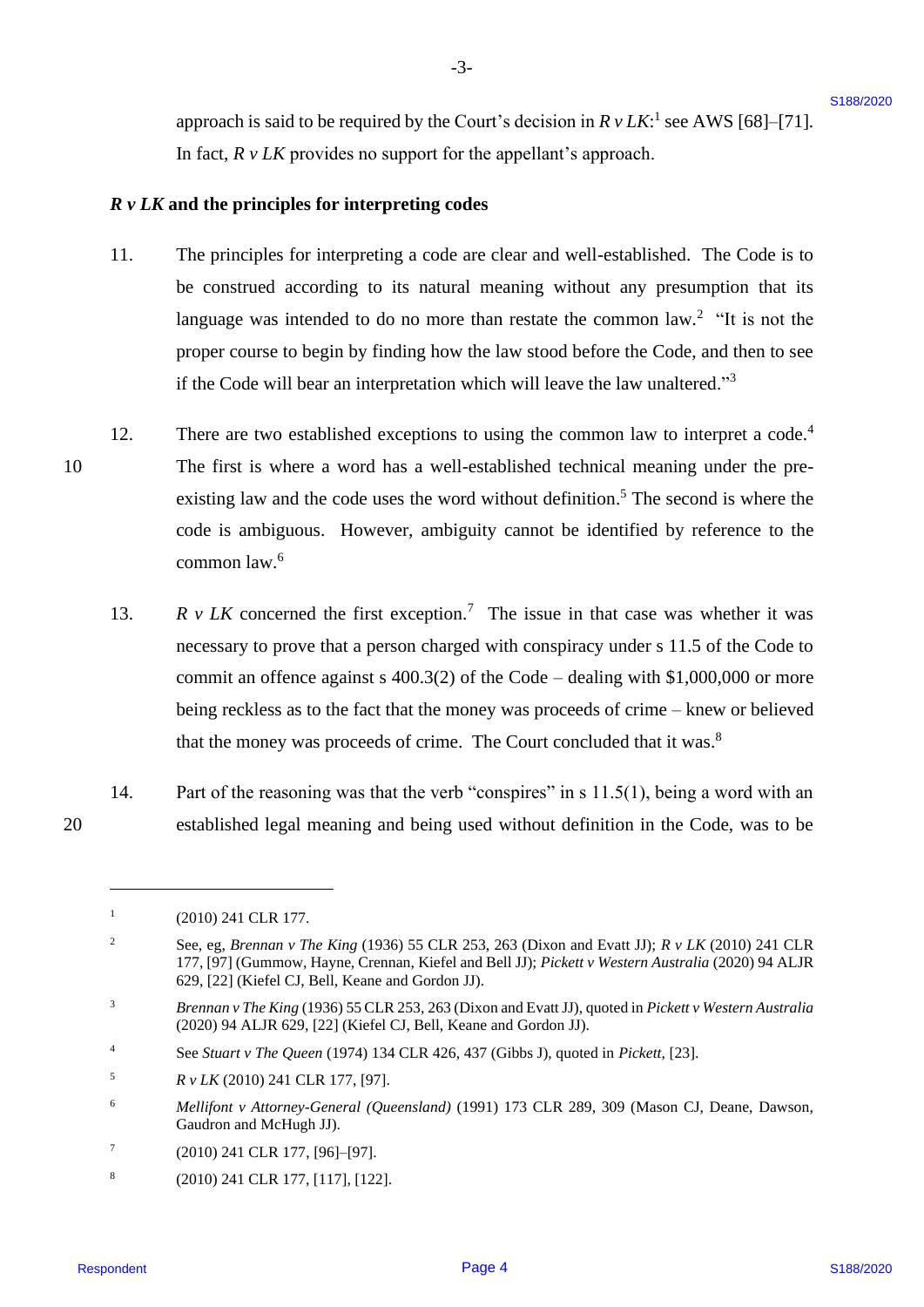understood as fixed by the common law subject to express statutory modification.<sup>9</sup> It was also said at [97] that the meaning of the word "conspiracy" in  $s$  11.5(1) was to be understood as fixed by the common law. That is not to say that the Code adopts, or understood as fixed by the common law. That is not to say that the Code adopts, or creates an offence that is identical to, the common law offence. The provisions of the creates an offence that is identical to, the common law offence. The provisions of the Code operate expressly to "create" the relevant offence.<sup>10</sup> Here, as the Court concluded in LK, the law creating the offence is s  $11.5(1)$ .<sup>11</sup> No question arises of the court creating new offences or extending the criminal  $law$ <sup>12</sup>. The task is to construe the Code. It is plain from the text of s  $11.5(1)$  that the word "conspiracy" in s  $11.5(1)$ is merely descriptive of the offence created by s 11.5(1) itself. As the joint reasons is merely descriptive of the offence created by <sup>s</sup> 11.5(1) itself. As the joint reasons 10 stated at [131], it is the verb "conspires" in s 11.5(1) which creates the physical element of the offence: of the offence: understood as fixed by the common law subject to express statutory modification.<sup>3</sup> R<br>was also wide if 971 had the researching of the worst "are respondent" in CIA (1) was the state of the form of the common law. That is

-4- -4-

Section 11.5(1) makes it an offence to conspire with another person to commit Section 11.5(1) makes it an offence to conspire with another person to commit an offence punishable by imprisonment for more than twelve months or by a fine an offence punishable by imprisonment for more than twelve months or by <sup>a</sup> fine of 200 penalty units or more (a non-trivial offence). It reads naturally as the law of 200 penalty units or more (a non-trivial offence). It reads naturally as the law creating the offence. It is by the adoption of the word "conspires", with its creating the offence. It is by the adoption of the word "conspires", with its established legal meaning, that the drafters of the Code chose to deal with questions that are not otherwise addressed in s 11.5. These may be taken to questions that are not otherwise addressed in <sup>s</sup> 11.5. These may be taken to include the parties to the conspiracy and the sufficiency of their dealings include the parties to the conspiracy and the sufficiency of their dealings constitute the agreement. [citations omitted] Section  $11.5(1)$  is the specification 20 of a physical element of the offence, namely, conspiring with another person to of a physical element of the offence, namely, conspiring with another person to commit a non-trivial offence. Central to the concept of conspiring is the commit <sup>a</sup> non-trivial offence. Central to the concept of conspiring is the agreement of the conspirators. agreement of the conspirators.

15. Contrary to AWS [75], the reference in this passage to "the parties to the conspiracy" Contrary to AWS [75], the reference in this passage to "the parties to the conspiracy" is not concerned with the legal *capacity* of persons to be conspirators. The verb is not concerned with the legal capacity of persons to be conspirators. The verb "conspires" identifies the nature of the *conduct* which must be engaged in, central to "conspires" identifies the nature of the conduct which must be engaged in, central to which is "the agreement of the conspirators". The common law technical meaning of "conspire" requires an agreement to perform the *actus reus* of an offence with "conspire" requires an agreement to perform the actus reus of an offence with knowledge of facts that make the proposed acts unlawful.<sup>13</sup> Properly understood, [131] is alluding to the fact that the common law is relevant to determining whether an is alluding to the fact that the common law is relevant to determining whether an 30 individual has "conspired" i.e. is in fact a party to an agreement to commit a non-trivial individual has "conspired" i.e. is in fact a party to an agreement to commit <sup>a</sup> non-trivial 15.

30

<sup>9</sup> (2010) 241 CLR 177, [97], [107], [131]. (2010) 241 CLR 177, [97], [107], [131].

<sup>10</sup> Code ss 3.1, 3.2. Code ss 3.1, 3.2.

 $11$  (2010) 241 CLR 177, [131].

 $^{12}$  Contra AWS [62].

<sup>13</sup> **R** v LK (2010) 241 CLR 177, [94], [114], [131].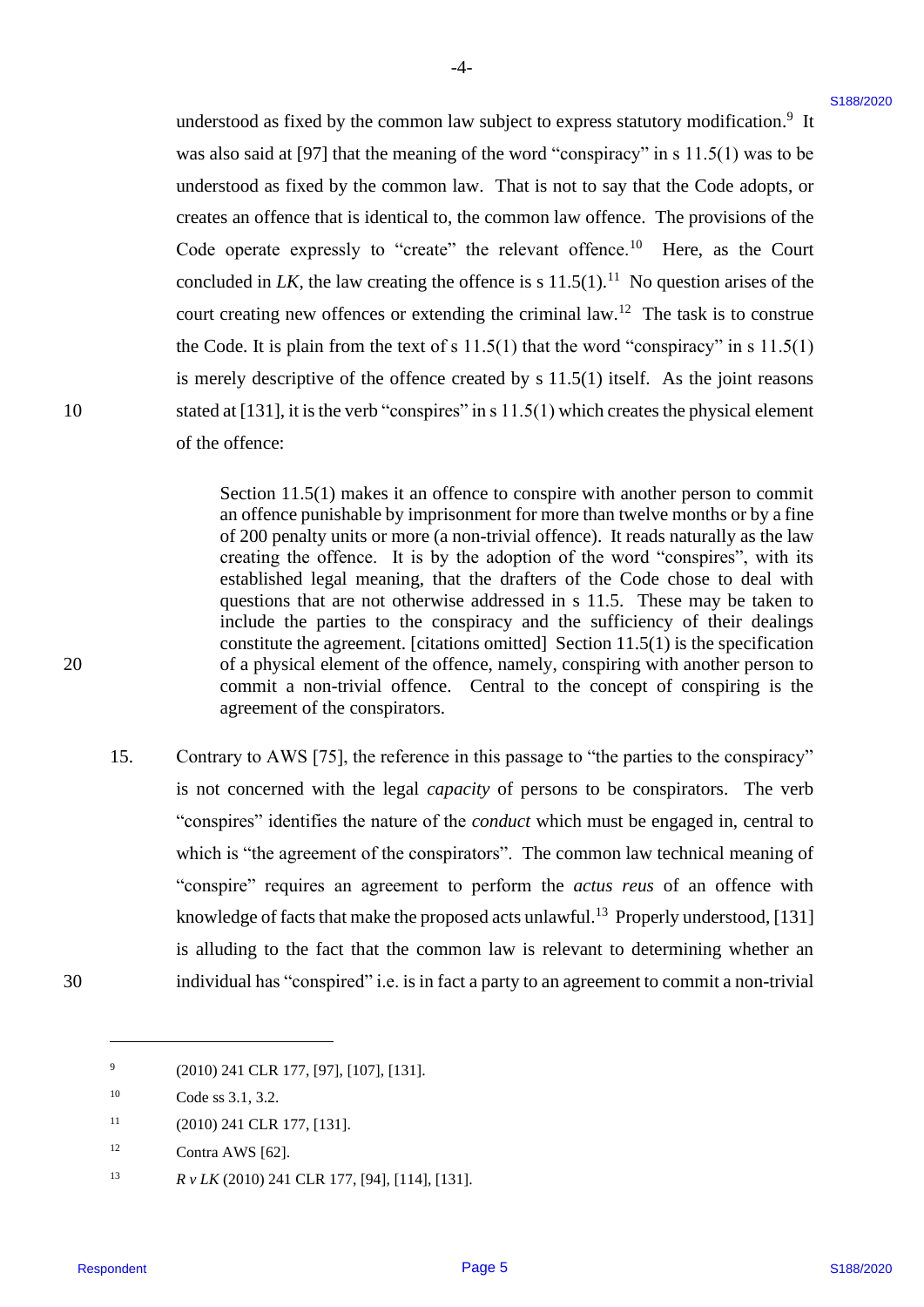offence, and whether the parties' dealings are sufficient to constitute a relevant agreement: see *R v Orton* [1922] VLR 469, 473 (Cussen J) and *Gerakiteys v The Queen*  agreement: see R v Orton [1922] VLR 469, 473 (Cussen J) and Gerakiteys v The Queen (1984) 153 CLR 317, cited by the joint reasons. The nature of the conduct in a (1984) 153 CLR 317, cited by the joint reasons. The nature of the conduct in <sup>a</sup> conspiracy between spouses is exactly the same as between non-spouses. conspiracy between spouses is exactly the same as between non-spouses.

16. Accordingly, there is nothing in  $R v LK$  which suggests that the supposed common law rule that spouses alone cannot be conspirators is picked up by the verb "conspires". The identity of the participants in the conduct required to commit the offence is The identity of the participants in the conduct required to commit the offence is addressed separately by the words "*[a] person* who conspires *with another person*". addressed separately by the words "/a/] person who conspires with another person'. 16.

-5- -5-

- 17. In any event, the observation in  $R v LK$  at [131] relied upon by the appellant is clearly 10 *dicta*. There was no issue in the case concerning the parties to the conspiracy, let alone any issue concerning the capacity of spouses to commit the offence in s 11.5(1). any issue concerning the capacity of spouses to commit the offence in <sup>s</sup> 11.5(1). Furthermore, since the Crown ultimately conceded (see *R v LK* at [107]) that the word Furthermore, since the Crown ultimately conceded (see R v LK at [107]) that the word "conspires" had its established common law meaning, the case is not authority for that "conspires" had its established common law meaning, the case is not authority for that proposition.<sup>14</sup> 17.
- 18. If, contrary to the submissions above, it is thought that  $R v LK$  does stand for the wider proposition that the offence of conspiracy under s 11.5 of the Code picks up all aspects proposition that the offence of conspiracy under <sup>s</sup> 11.5 of the Code picks up all aspects of the common law offence of conspiracy (including the alleged rule that spouses alone of the common law offence of conspiracy (including the alleged rule that spouses alone cannot conspire) and that such aspects apply unless "expressly modified", then the cannot conspire) and that such aspects apply unless "expressly modified", then the decision should be departed from. Neither proposition was argued in *R v LK*. As to decision should be departed from. Neither proposition was argued in R v LK. As to 20 the first aspect, the conclusion is contrary to text and context (as addressed further the first aspect, the conclusion is contrary to text and context (as addressed further below). As to the second aspect, it is inconsistent with ordinary principles of statutory below). As to the second aspect, it is inconsistent with ordinary principles of statutory construction. There is no basis for a special principle requiring *express* ouster of the construction. There is no basis for <sup>a</sup> special principle requiring express ouster of the common law. Inconsistency or necessary implication must be sufficient. It is common law. Inconsistency or necessary implication must be sufficient. It is inconsistent with the principles for interpreting codes. The proposition that the verb inconsistent with the principles for interpreting codes. The proposition that the verb "conspires" has a technical meaning is very different from concluding that all aspects "conspires" has <sup>a</sup> technical meaning is very different from concluding that all aspects of the common law offence of conspiracy are picked up, let alone that they apply unless of the common law offence of conspiracy are picked up, let alone that they apply unless expressly ousted. The latter cannot stand with the Court's more recent analysis expressly ousted. The latter cannot stand with the Court's more recent analysis offence, and whether the parties" dealings are sufficient to constitute a colorinate approach in previously 10221 (Wewen 1) and 6.273 (Cover all the conduct in a comparison) that  $(1995)$  1.32 CLR 317, clied by the joint 18.

Respondent

10

<sup>14</sup> See *CSR Ltd v Eddy* (2005) 226 CLR 1, [13] (Gleeson CJ, Gummow and Hayne JJ); *Bell Lawyers Pty*  See CSR Ltd v Eddy (2005) 226 CLR 1, [13] (Gleeson CJ, Gummow and Hayne JJ); Bell Lawyers Pty *Ltd v Pentelow* (2019) 93 ALJR 1007, [28] (Kiefel CJ, Bell, Keane and Gordon JJ). Ltd v Pentelow (2019) 93 ALJR 1007, [28] (Kiefel CJ, Bell, Keane and Gordon JJ).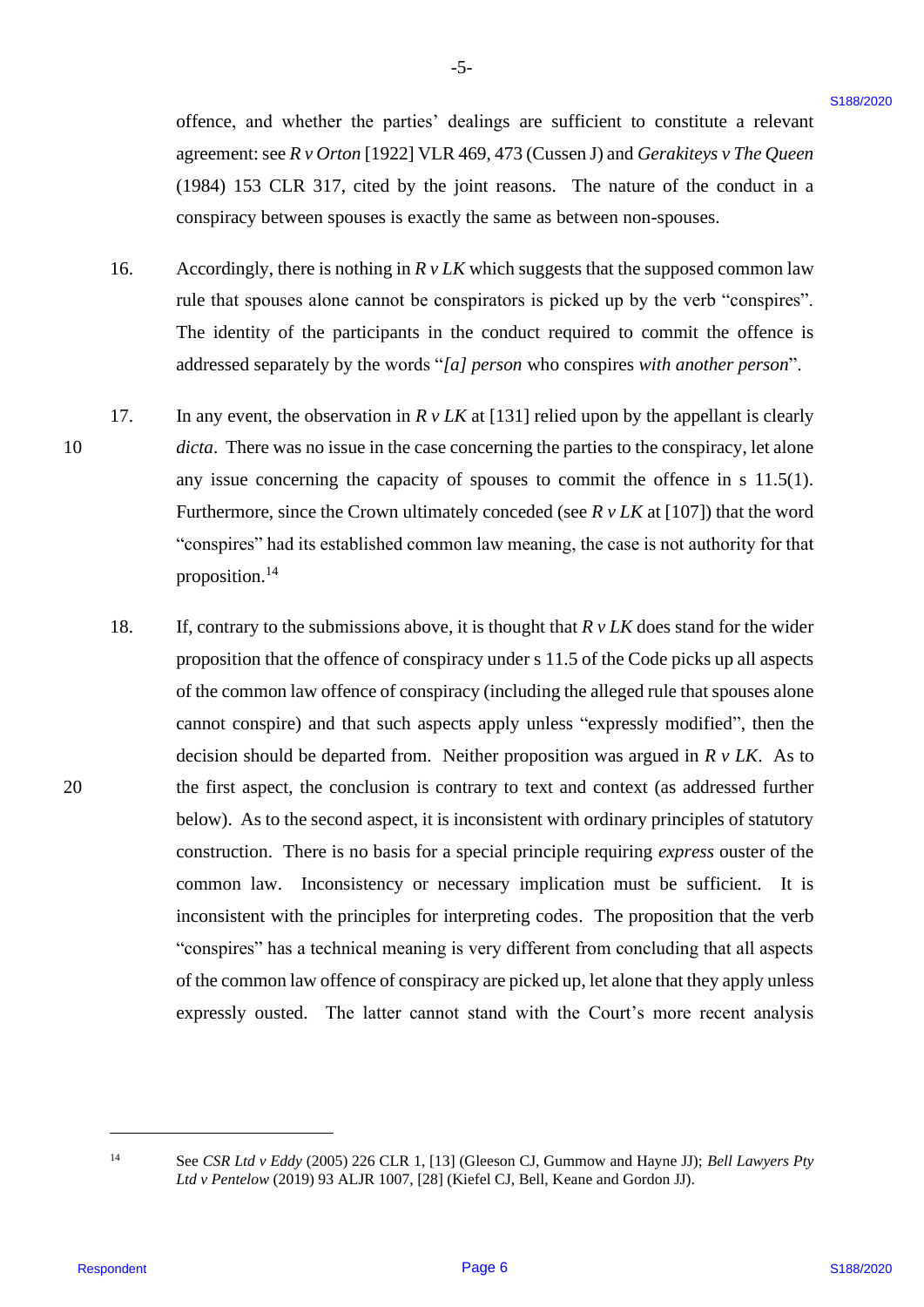concerning codes in *Pickett v Western Australia*.<sup>15</sup> And, as explained below, the text and context of s 11.5 deny the correctness of the proposition. and context of <sup>s</sup> 11.5 deny the correctness of the proposition.

#### **Text and context of s 11.5** Text and context of <sup>s</sup> 11.5

10

20

19. The ordinary principles of statutory construction direct attention to the statutory text, 19. The ordinary principles of statutory construction direct attention to the statutory text, read in light of the context, including the Code as a whole and relevant extrinsic materials.<sup>16</sup>

-6- -6-

*Text: a "person" and "another person" include husband and wife* Text: a "person" and "another person" include husband and wife

20. "Person" is defined in the Dictionary to the Code as follows: "Person" is defined in the Dictionary to the Code as follows: 20.

*person* includes a Commonwealth authority that is not a body corporate, and person includes a Commonwealth authority that is not <sup>a</sup> body corporate, and 10 *another* has a corresponding meaning. another has <sup>a</sup> corresponding meaning.

> Note: This definition supplements subsection 2C(1) of the *Acts Interpretation*  Note: This definition supplements subsection 2C(1) of the Acts Interpretation *Act 1901*. That subsection provides that person includes a body politic or Act 1901. That subsection provides that person includes a body politic or corporate as well as an individual. corporate as well as an individual.

- 21. Applying the ordinary meaning of the text, a husband and wife may be guilty of Applying the ordinary meaning of the text, <sup>a</sup> husband and wife may be guilty of conspiracy: CCA Reasons, [82], [85]. A husband and wife are not the same person. conspiracy: CCA Reasons, [82], [85]. A husband and wife are not the same person. It is not an open construction to interpret "another person" in  $s$  11.5(1) to mean "another person, other than the first person's husband or wife". 21.
- 22. The appellant's only answer to the ordinary meaning of the language is to contend that The appellant's only answer to the ordinary meaning of the language is to contend that the decisions of the Privy Council, Canadian Supreme Court and New Zealand Court the decisions of the Privy Council, Canadian Supreme Court and New Zealand Court 20 of Appeal support the appellant's position: AWS [77]. In fact, they do not. of Appeal support the appellant's position: AWS [77]. In fact, they do not. 22.
- 23. In *R v McKechie* [1922] NZLR 1 a 3:2 majority of the New Zealand Court of Appeal In <sup>R</sup> v McKechie [1922] NZLR <sup>1</sup> <sup>a</sup> 3:2 majority of the New Zealand Court of Appeal held that a husband and wife could not commit conspiracy against s 219 of the *Crimes*  held that <sup>a</sup> husband and wife could not commit conspiracy against <sup>s</sup> 219 of the Crimes *Act 1908* (NZ). However, that Act did not wholly codify the common law. Section Act 1908 (NZ). However, that Act did not wholly codify the common law. Section 40 provided that "all rules and principles of the common law which render any 40 provided that "all rules and principles of the common law which render any circumstances a justification or excuse for any or omission, or a defence to a charge" circumstancesa justification or excuse for any or omission, or <sup>a</sup> defence to <sup>a</sup> charge" remained in force except as altered or inconsistent with the Act. The majority remained in force except as altered or inconsistent with the Act. The majority (Stout CJ and Ostler J dissenting) characterised the law rule regarding conspiracy (Stout CJ and Ostler J dissenting) characterised the law rule regarding conspiracy concerning codes in Picketter Western Australian." And, as explained below, the lext<br>numerous of  $\times$  11.5 stery the correctness of the proposition.<br>Then and contents of s11.5 stery the correctness of the proposition.<br>The 23.

<sup>15</sup> [2020] HCA 20; (2020) 94 ALJR 629, [22]–[23]. [2020] HCA 20; (2020) 94 ALJR 629, [22]-[23]. 15

<sup>16</sup> See, eg, *FCT v Consolidated Media Holdings* (2012) 250 CLR 503, 519 [39] (the Court). See, eg, FCTv Consolidated Media Holdings (2012) <sup>250</sup> CLR 503, <sup>519</sup> [39] (the Court). 16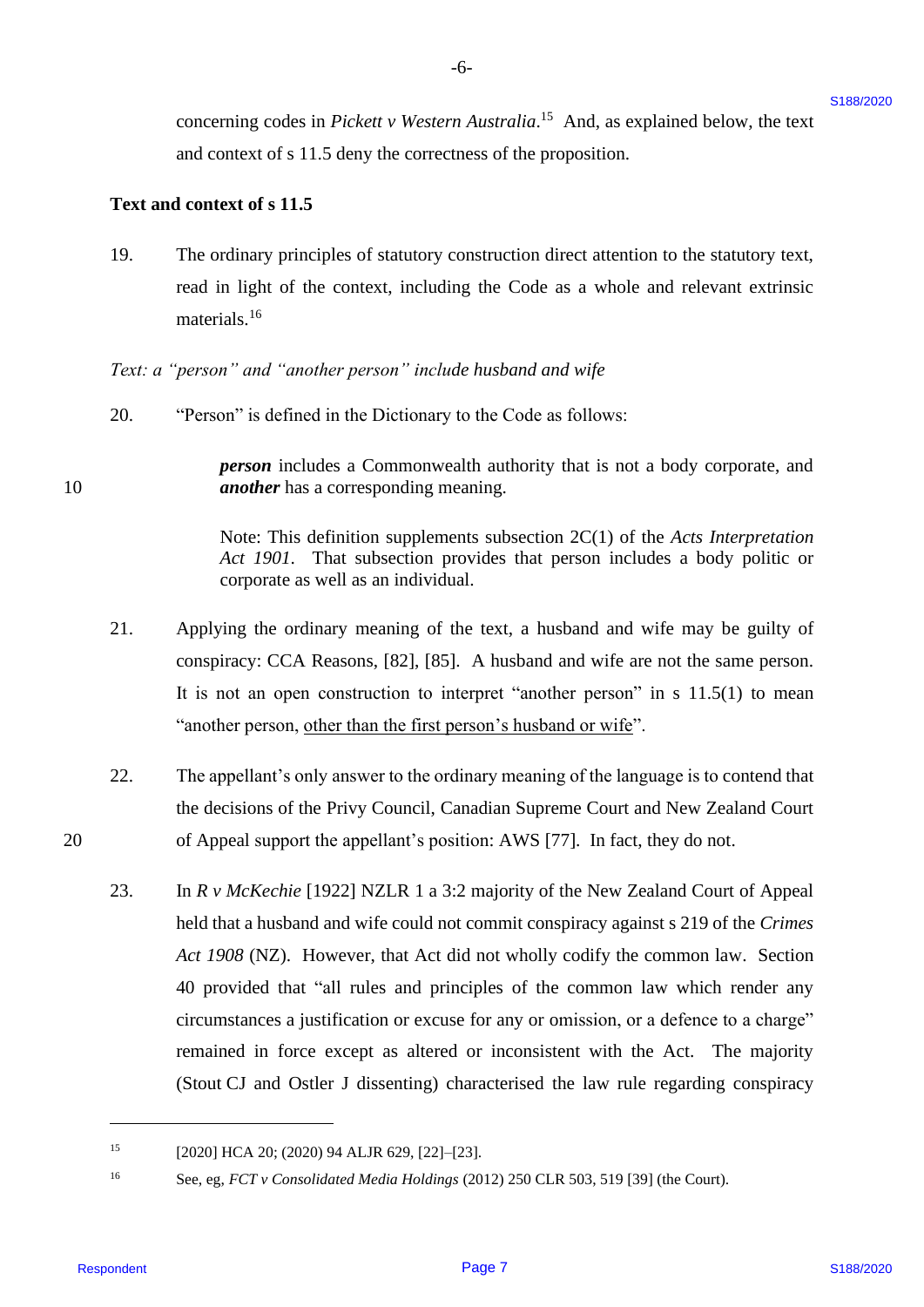between married persons as a defence at common law to the indictment, such that s 40 between married persons as a defence at common law to the indictment, such that <sup>s</sup> 40 was engaged.<sup>17</sup> It held that "at common law, as regards a charge of conspiracy, husband and wife are not two persons but only one, and there is no indication that that husband and wife are not two persons but only one, and there is no indication that that basic rule is reversed". 18 basic rule is reversed".!®

-7- -7-

- 24. The reasoning in *Kowbel v R* [1954] SCR 498 was the same. Section 573 of the *Criminal Code* (Can) relevantly provided that "[e]very one is guilty of an indictable Criminal Code (Can) relevantly provided that "[e]very one is guilty of an indictable offence ... who ... conspires with any person to commit any indictable offence". However, as in *McKechie*, s 16 of the *Criminal Code* (Can) preserved the common law However, as in McKechie, <sup>s</sup> 16 of the Criminal Code (Can) preserved the common law in the same terms as s 40 of the *Crimes Act 1908* (NZ).<sup>19</sup> Taschereau J (Kerwin, Estey 10 and Cartwright JJ agreeing) held that the common law rule that "husband and wife and Cartwright JJ agreeing) held that the common law rule that "husband and wife could not be found guilty of conspiracy, because judicially speaking they form but one could not be found guilty of conspiracy, becausejudicially speaking they form but one person, and are presumed to have but one will" was not displaced.<sup>20</sup> Taschereau J characterised the "incapacity [of spouses] to conspire" as "one of those old common characterised the "incapacity [of spouses] to conspire" as "one of those old common law defences, which an accused person is at liberty to raise before the courts of this law defences, which an accused person is at liberty to raise before the courts of this country" (by reason of s  $16$ ).<sup>21</sup> between matricel persons as a defeace at common law to the indicament, such that s 90<br>we see popper.<sup>17</sup> in but I at "at converse live, as regular a study of extendings,<br>the included and wife are not two persons between l 24.
- 25. Finally, in *Mawji v The Queen* [1957] AC 126, the Privy Council considered s 4 of the Finally, in Mawji v The Queen [1957] AC 126, the Privy Council considered <sup>s</sup> 4 of the Penal Code of Tanganyika which provided that expressions used in the code should be Penal Code of Tanganyika which provided that expressions used in the code should be presumed "except as may be otherwise expressly provided" to have "the meaning presumed "except as may be otherwise expressly provided" to have "the meaning attaching to them in English criminal law" and should be "construed in accordance attaching to them in English criminal law" and should be "construed in accordance 20 therewith". It was held that the common law rule that a husband and wife "cannot therewith". It was held that the common law rule that a husband and wife "cannot alone be found guilty of conspiracy, for they are considered in law as one person, and alone be found guilty of conspiracy, for they are considered in law as one person, and are presumed to have but one will"<sup>22</sup> was incorporated into a provision that "[a]ny person commits a misdemeanour who … conspires with any other person to … person commits <sup>a</sup> misdemeanour who ... conspires with any other person to ... obstruct … the course of justice." obstruct ... the course of justice." 25.
	- 26. In each of those cases, the statute contained an express statutory provision that applied In each of those cases, the statute contained an express statutory provision that applied the rules of the common law, and those rules were held at the time to include a rule the rules of the common law, and those rules were held at the time to include a rule 26.
- <sup>20</sup> [1954] SCR 498, 499–500. 20
- <sup>21</sup> [1954] SCR 498, 500. 21
- $22$  [1957] AC 126, 134. 22

<sup>17</sup> [1922] NZLR 1, 12. [1922] NZLR 1,12.

<sup>18</sup> [1922] NZLR 1, 12. [1922] NZLR 1,12.

<sup>19</sup> [1954] SCR 498, 499. [1954] SCR 498, 499.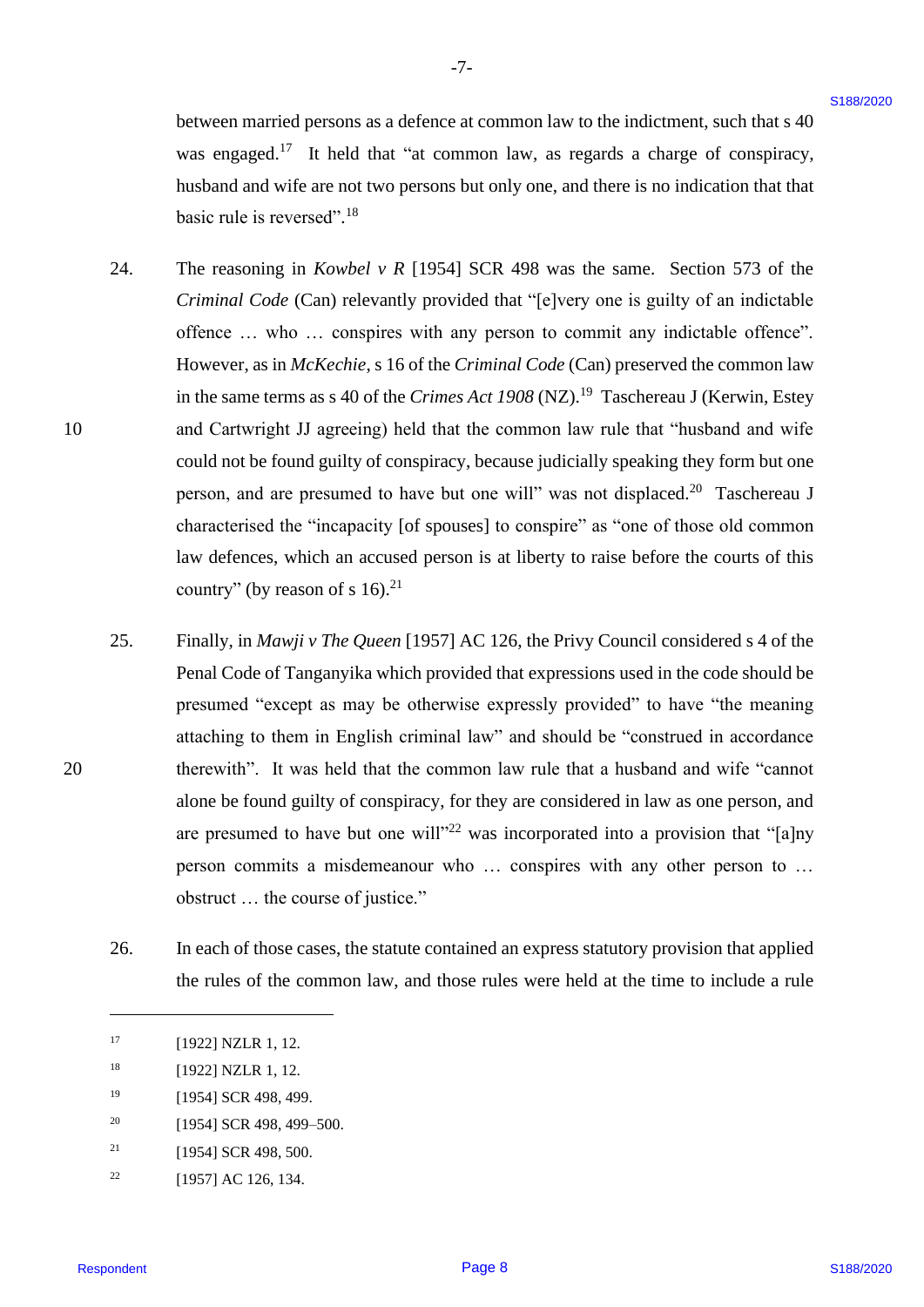that for the purposes of conspiracy husband and wife were considered in law to be one that for the purposes of conspiracy husband and wife were considered in law to be one person. Obviously enough, if one starts with the fiction that husband and wife are one person. Obviously enough, if one starts with the fiction that husband and wife are one person then general language – "a person who conspires with another person" – will person then general language — "a person who conspires with another person" —will not displace that fiction. not displace that fiction.

27. These decisions placed an artificial and strained construction on the words of the These decisions placed an artificial and strained construction on the words of the relevant conspiracy provision by reason of the application of a rule incorporated by relevant conspiracy provision by reason of the application of <sup>a</sup> rule incorporated by another express provision of the statute. This reasoning has no application to the Code another express provision of the statute. This reasoning has no application to the Code which contains no equivalent to s 40 of the *Crimes Act 1908* (NZ) or s 4 of the Penal which contains no equivalent to <sup>s</sup> 40 of the Crimes Act 1908 (NZ) or <sup>s</sup> 4 of the Penal Code of Tanganyika. Without such a provision, the language of  $s$  11.5(1) is not open 10 to the construction advanced by the appellant. to the construction advanced by the appellant. that for the papposes of compinency hoststand and wife were considered in her to be one<br>person. Cho-involve panguin, if ness and with the tried in hards and mathematic with the means of<br>person then general language  $-$  is 27.

#### *Context: other provisions of the Code* Context: other provisions of the Code

10

- 28. The Code read as a whole confirms the ordinary meaning of s 11.5. Other provisions The Code read as <sup>a</sup> whole confirms the ordinary meaning of <sup>s</sup> 11.5. Other provisions of the Code indicate that a person's spouse is "another person" for the purposes of the Code, and that where Parliament intends to exclude a spouse from "another person" it Code, and that where Parliament intends to exclude <sup>a</sup> spouse from "another person" it does so expressly. does so expressly. 28.
- 29. For example, an element of the offence of associating with terrorist organisations in For example, an element of the offence of associating with terrorist organisations in s  $102.8(1)$  is that on two or more occasions (s  $102.8(1)(a)(i)$ ): 29.

the person intentionally associates with another person who is a member of, or a the person intentionally associates with another person who is a member of, or a person who promotes or directs the activities of, an organisation. person who promotes or directs the activities of, an organisation.

- 20 30. Section 102.8(4)(a) specifically excludes certain associations with a "close family", Section 102.8(4)(a) specifically excludes certain associations with a "close family", which is defined to include a person's spouse: see s 102.1(1). which is defined to include <sup>a</sup> person's spouse: see <sup>s</sup> 102.1(1). 20  $-30.$ 
	- 31. Another example is a person associating with "another person" in support of serious Another example is <sup>a</sup> person associating with "another person" in support of serious organised criminal activity, which again contains an exception for associations with a organised criminal activity, which again contains an exception for associations with <sup>a</sup> "close family member", which include "the person's spouse": ss 390.1(1) and "close family member", which include "the person's spouse": ss 390.1(1) and 390.3(6)(a) of the Code. 390.3(6)(a) of the Code. 31.
	- 32. A further example is s 105.34 which provides that, subject relevantly to s 105.35, "a A further example is <sup>s</sup> 105.34 which provides that, subject relevantly to <sup>s</sup> 105.35, "a person" being detained under a preventative detention order is not entitled to contact person" being detained under <sup>a</sup> preventative detention order is not entitled to contact "another person". However, s 105.35 provides that a person is entitled to contact a "another person". However, <sup>s</sup> 105.35 provides that <sup>a</sup> person is entitled to contact <sup>a</sup> "family member", which is defined to include a spouse: see ss  $105.35(2)$ ,  $105.35(3)(a)$ . 32.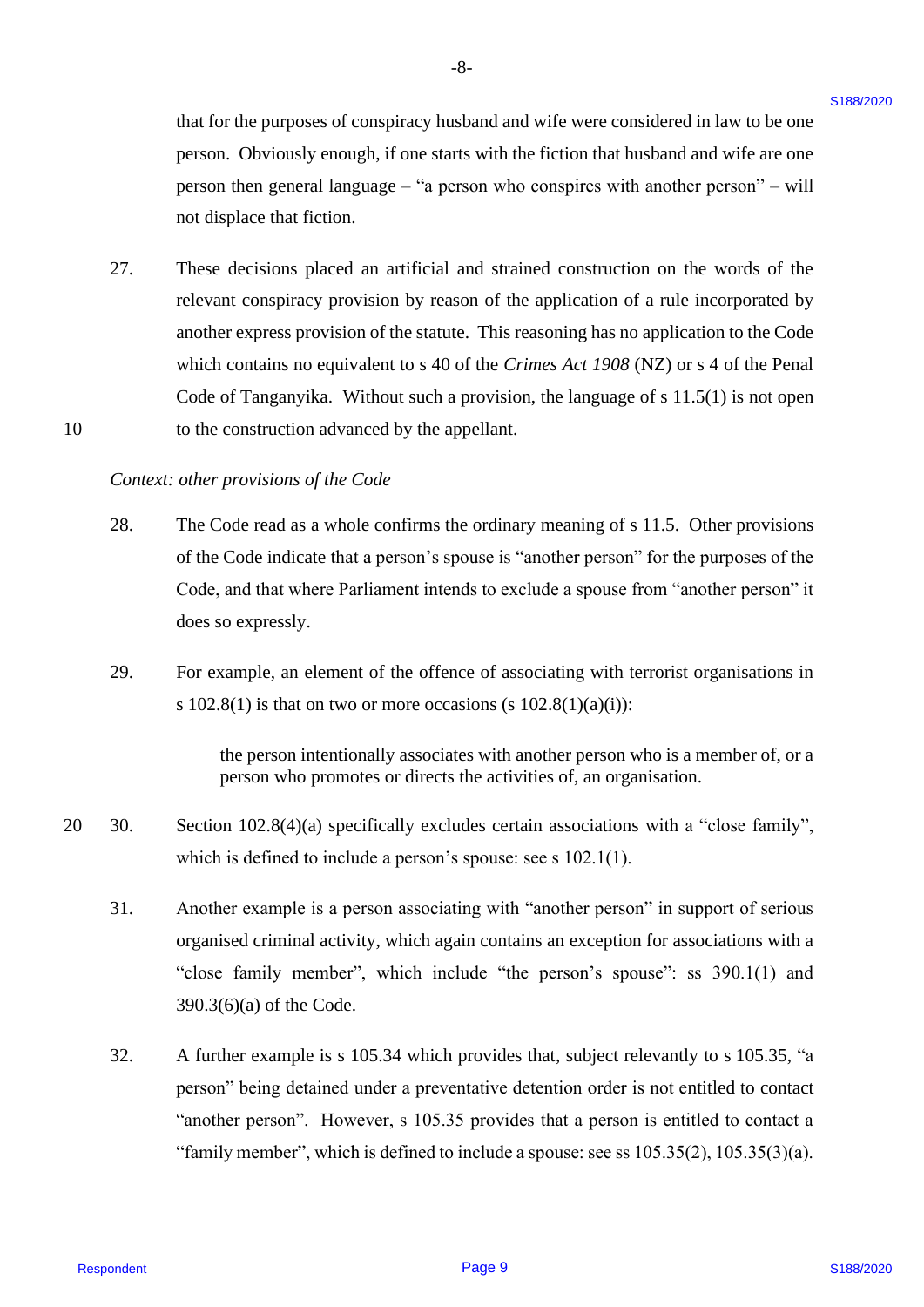33. In each of these provisions, a person's spouse is treated as "another person" and the In each of these provisions, <sup>a</sup> person's spouse is treated as "another person" and the rules applicable to that category of person are specified. Had the legislature intended to exclude spouses from the operation of s 11.5 of the Code it would have specifically to exclude spouses from the operation of <sup>s</sup> 11.5 of the Code it would have specifically prescribed their exclusion. It did not do so. The exclusion of spouses from other prescribed their exclusion. It did not do so. The exclusion of spouses from other provisions of the Code, but not s 11.5, by necessary implication excludes any provisions of the Code, but not <sup>s</sup> 11.5, by necessary implication excludes any construction of "person" in s 11.5 which excludes spouses, such as to incorporate the construction of "person" in <sup>s</sup> 11.5 which excludes spouses, such as to incorporate the rule of the common law that spouses alone cannot commit conspiracy. rule of the common law that spouses alone cannot commit conspiracy. 33. In cash of these provisions, a person's aponae is tecated as "another person" and the number of the propriate intermediate to the methods the state of the Code by the theoretical line intermediate the methods process 33.

-9- -9-

34. A related problem with the appellant's construction is that according to the common A related problem with the appellant's construction is that according to the common law rule a person who conspired with their spouse and another person or persons was 10 guilty of an offence. The text of s 11.5 cannot accommodate that additional complexity guilty of an offence. The text of's 11.5 cannot accommodate that additional complexity in the common law position, and it would be contrary to the explicit treatment of in the common law position, and it would be contrary to the explicit treatment of particular categories of persons elsewhere in the Code. particular categories of persons elsewhere in the Code. 34.

*Context: extrinsic materials* Context: extrinsic materials

10

- 35. The ordinary meaning of s 11.5 is further confirmed by the clear statement of intention The ordinary meaning of <sup>s</sup> 11.5 is further confirmed by the clear statement of intention that emerges from the extrinsic materials. Those materials may be considered either that emerges from the extrinsic materials. Those materials may be considered either under s 15AB(1) of the *Acts Interpretation Act 1901* (Cth) or the common law. At common law, there is no requirement of ambiguity before the Court may consider common law, there is no requirement of ambiguity before the Court may consider extrinsic materials.<sup>23</sup> 35.
- 36. The Court in  $R v L K^{24}$  placed considerable reliance on the extrinsic materials which 20 led to the Code and, in particular, the Gibbs Committee Report and the *Final Report*  led to the Code and, in particular, the Gibbs Committee Report and the Final Report of the Model Criminal Code Officers Committee (MCCOC). As noted in  $R \, v \, LK$  at [102], Chapter 2 of the Code "is based upon the draft in the MCCOC Report." [102], Chapter 2 of the Code "is based upon the draft in the MCCOC Report." 36. 20
	- 37. On this topic, the Gibbs Committee Report stated (at [39.4]): On this topic, the Gibbs Committee Report stated (at [39.4]): 37.

The Review Committee can see no valid reason of social policy why the rule The Review Committee can see no valid reason of social policy why the rule that there can be no conspiracy between husband and wife should be retained. that there can be no conspiracy between husband and wife should be retained. That rule is based upon a fiction which is unacceptable in modern society. It is anomalous, since a wife may be guilty as an accessory to an offence committed anomalous, since <sup>a</sup> wife may be guilty as an accessory to an offence committed by her husband although she is not capable of conspiring to commit that offence. by her husband although she is not capable of conspiring to commit that offence.

<sup>23</sup> See, eg, *SZTAL v Minister for Immigration and Border Protection* (2017) 262 CLR 362, [14] (Kiefel See, eg, SZTAL <sup>v</sup> Minister for Immigration and Border Protection (2017) <sup>262</sup> CLR 362, [14] (Kiefel CJ, Nettle and Gordon JJ), [36]–[37] (Gageler J). CJ, Nettle and Gordon JJ), [36]-[37] (Gageler J). 23

<sup>&</sup>lt;sup>24</sup> (2010) 241 CLR 177, [51]-[56], [99]-[106]. 24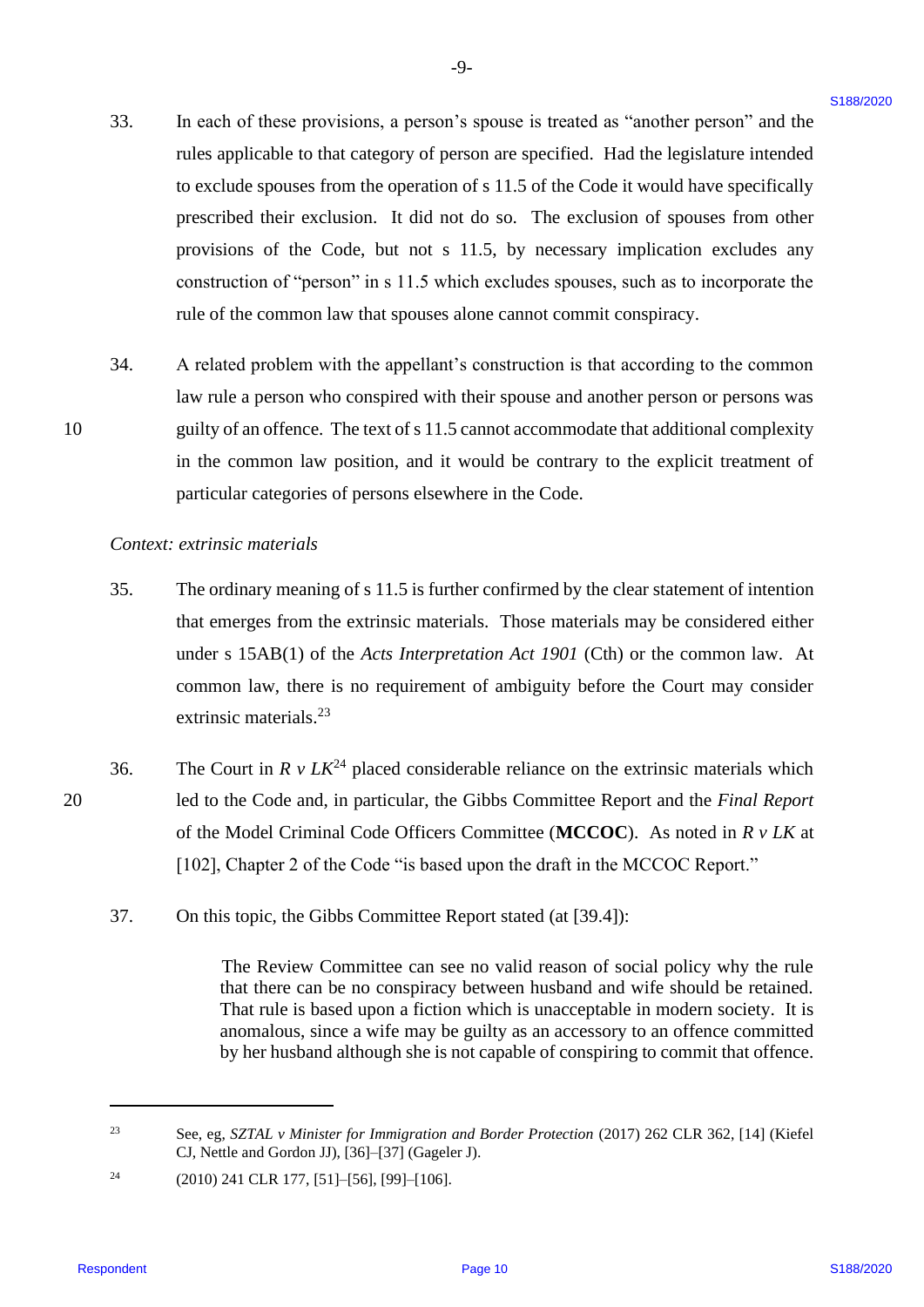38. As the Court of Criminal Appeal observed (CCA Reasons [78], [80]) the MCCOC As the Court of Criminal Appeal observed (CCA Reasons [78], [80]) the MCCOC took a similar view. In its chapter on "General Principles of Criminal Responsibility", took <sup>a</sup> similar view. In its chapter on "General Principles of Criminal Responsibility", the MCCOC stated that the draft code did not provide protection for spouses (at p 103): 38.

-10- -10-

#### **Parties issues**  Parties issues

Conspiracy raises a number of issues which might be described as issues related Conspiracy raises <sup>a</sup> number of issues which might be described as issues related to the "parties" to the agreement. to the "parties" to the agreement.

No protection is provided for spouses. Clearly a husband and wife can be guilty No protection is provided for spouses. Clearly <sup>a</sup> husband and wife can be guilty of conspiring with each other. Marital immunity is outdated; any objections to husband/wife conspiracies are objections which go to the nature of the husband/wife conspiracies are objections which go to the nature of the 10 conspiracy offence itself; see *Mawji* [1957] AC 126; *Kowbel* [1954] SCR 498 conspiracy offence itself; see Mawji [1957] AC 126; Kowbel [1954] SCR 498 and discussion by the Gibbs Committee at para 39.3. Some Griffith Codes are and discussion by the Gibbs Committee at para 39.3. Some Griffith Codes are also outdated on this issue: see s.33 Queensland Code (recommended for repeal also outdated on this issue: see s.33 Queensland Code (recommended for repeal by O'Regan, p5) and s.297(2) Tasmanian Code, both taking the common law by O'Regan, p5) and s.297(2) Tasmanian Code, both taking the common law position. position.

39. This material confirms that the drafters of the Code were using the words "person" and This material confirms that the drafters of the Code were using the words "person" and "another person" in accordance with their ordinary meanings. It also confirms that it "another person" in accordance with their ordinary meanings. It also confirms that it was not the purpose of s 11.5 merely to pick up all aspects of the common law was not the purpose of <sup>s</sup> 11.5 merely to pick up all aspects of the common law (including in this case a common law immunity for spousal conspiracies), unless (including in this case <sup>a</sup> common law immunity for spousal conspiracies), unless expressly ousted. While the appellant's appeal is based principally on *LK*, her 20 construction would obviously frustrate the intention disclosed in the secondary construction would obviously frustrate the intention disclosed in the secondary materials that were critical to the reasoning of the Court in *LK.*  materials that were critical to the reasoning of the Court in LK. S8. As the Coast of Criminal Appeal observed (CCA Response 1781, 1800) the MCCOC<br>treats a similar viewe, in such chemical error "General Premelpe (of Civilinal Response for p105):<br>the MCCOC stand that the first code is di 39.

#### **Conclusion on statutory construction** Conclusion on statutory construction

40. For the reasons above, orthodox principles of statutory construction (including those 40. For the reasons above, orthodox principles of statutory construction (including those applicable to codes) confirm that, whatever the position at common law, spouses alone applicable to codes) confirm that, whatever the position at common law, spouses alone may commit an offence of conspiracy against s 11.5 of the Code. may commit an offence of conspiracy against <sup>s</sup> 11.5 of the Code.

#### **At the time of enactment of the Code, the common law rule had ceased to exist** At the time of enactment of the Code, the common law rule had ceased to exist

41. In any event, at the time of the enactment of the Code in 1995, the common law rule 41. In any event, at the time of the enactment of the Code in 1995, the common law rule that a husband and wife alone could not commit conspiracy had ceased to exist. As that <sup>a</sup> husband and wife alone could not commit conspiracy had ceased to exist. As stated in the joint reasons in *PGA* v The Queen:<sup>25</sup>

<sup>25</sup> (2012) 245 CLR 355, [30] (French CJ, Gummow, Hayne, Crennan and Kiefel JJ). See also *Barclay v*  (2012) 245 CLR 355, [30] (French CJ, Gummow, Hayne, Crennan and Kiefel JJ). See also Barclay v *Penberthy* (2012) 246 CLR 258, [40] (French CJ, Gummow, Hayne, Crennan and Bell JJ). Penberthy (2012) 246 CLR 258, [40] (French CJ, Gummow, Hayne, Crennan and Bell JJ). 25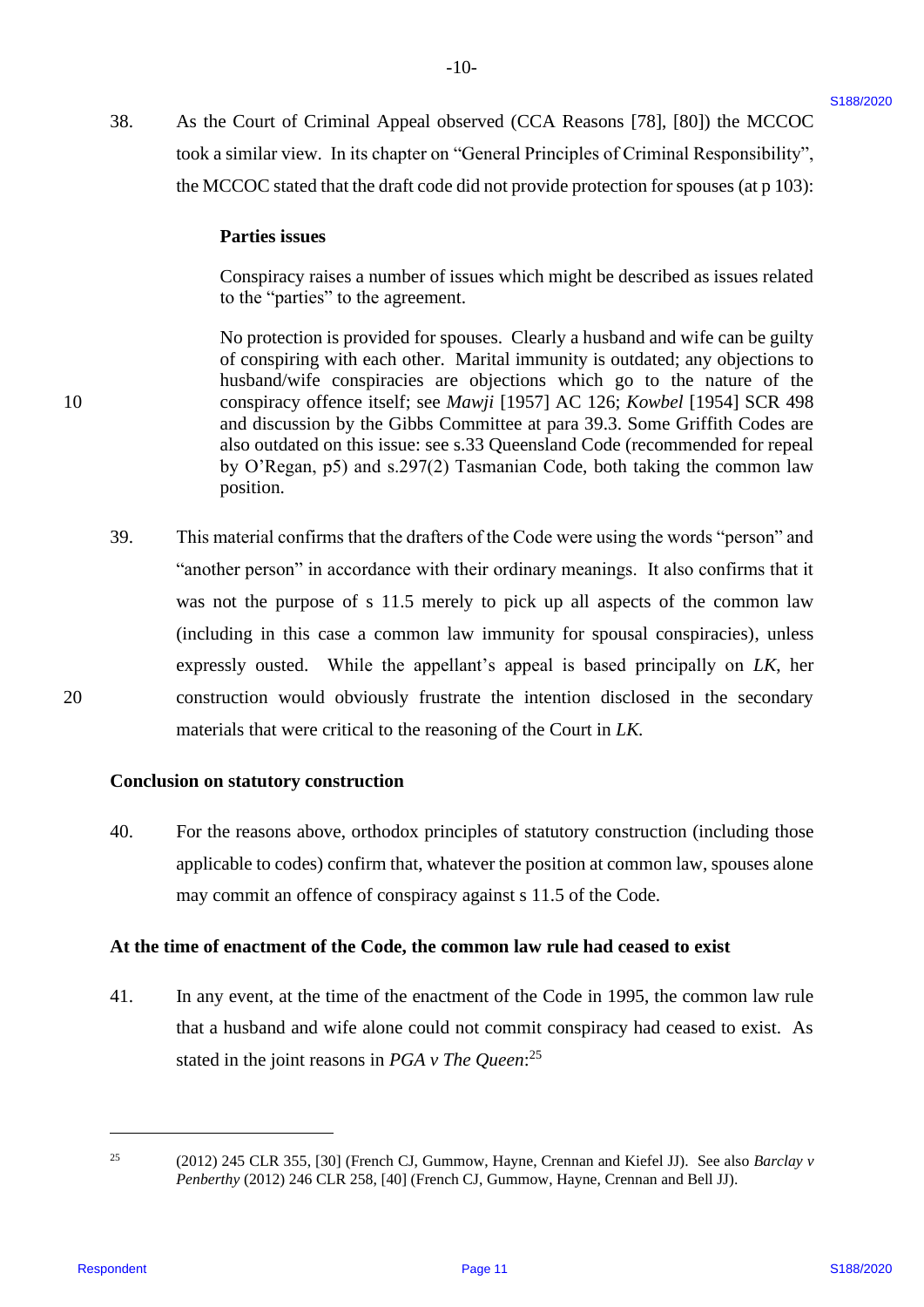...where the reason or "foundation" of a rule of the common law depends upon another rule which, by reason of statutory intervention or a shift in the case law, another rule which, by reason of statutory intervention or a shift in the case law, is no longer maintained, the first rule has become no more than a legal fiction is no longer maintained, the first rule has become no more than <sup>a</sup> legal fiction and is not to be maintained. and is not to be maintained.

42. The common law rule was based on the proposition that husband and wife were one The common law rule was based on the proposition that husband and wife were one person in law and therefore had one will – the "unity doctrine". However, by the time person in law and therefore had one will — the "unity doctrine". However, by the time of the enactment of the Code in 1995, the unity doctrine was no longer the law. It follows that by 1995 at the latest the common law rule had ceased to exist (CCA follows that by 1995 at the latest the common law rule had ceased to exist (CCA Reasons [66]) and is not incorporated into the Code. Reasons [66]) and is not incorporated into the Code. 42.

-11- -l1-

#### 10 *The unity doctrine* <sup>10</sup> = The unity doctrine

43. The common law rule for which the appellant contends was premised on the unity The common law rule for which the appellant contends was premised on the unity doctrine. Glanville Williams traces the doctrinal basis of the rule to Staunford and doctrine. Glanville Williams traces the doctrinal basis of the rule to Staunford and Hawkins.<sup>26</sup> As quoted at AWS [17], the 1607 edition of Staunford's *Pleas of the Crown* based the rule on the proposition that husband and wife represent a single Crown based the rule on the proposition that husband and wife represent <sup>a</sup> single person. Likewise, in the first edition of Hawkins' *Pleas of the Crown*<sup>27</sup> discussing the 1304 *Ordinance concerning Conspirators*<sup>28</sup> which defined conspiracy, it is said 1304 Ordinance concerning Conspirators'® which defined conspiracy, it is said (original capitalisation; emphasis added): (original capitalisation; emphasis added): 3. subcorbatte consearce "Foundation" of a rathe of the conseneal law dependent of the set dependent of the set of the set of the set of the set of the set of the set of the set of the set of the set of the set of the s 43.

It plainly appears from the Words of the Statute, That one Person alone cannot It plainly appears from the Words of the Statute, That one Person alone cannot be guilty of Conspiracy within the Purport of it; from when it follows, That if all 20 the Defendants who are prosecuted for such a Conspiracy be acquitted but one, the Defendants who are prosecuted for such <sup>a</sup> Conspiracy be acquitted but one, the Acquittal of the rest is the Acquittal of that one also; also upon the same the Acquittal of the rest is the Acquittal of that one also; also upon the same Ground it hath been holden, That no such Prosecution is maintainable against a Ground it hath been holden, That no such Prosecution is maintainable against <sup>a</sup> Husband and Wife only, *because they are esteemed but one Person in Law, and*  Husband and Wife only, because they are esteemed but one Person in Law, and *are presumed to have but one Will*. are presumed to have but one Will.

44. Glanville Williams noted that as at 1947 there seemed to be no case in which the rule Glanville Williams noted that as at 1947 there seemed to be no case in which the rule had been applied in an English Court.<sup>29</sup> As to the Year Book cases cited at AWS [12]-[14], the first two allude to arguments based upon the rule but record no determination [14], the first two allude to arguments based upon the rule but record no determination 44.

<sup>&</sup>lt;sup>26</sup> Glanville Williams, "The Legal Unity of Husband and Wife" (1947) 10 Mod L Rev 16, 20. 26

<sup>&</sup>lt;sup>27</sup> William Hawkins, *A Treatise of the Pleas of the Crown* (1716) Book 1 p 192. 27

<sup>28</sup> *Statutes of the Realm*, Vol 1, p 145. Statutes of the Realm, Vol 1, p 145. 28

<sup>&</sup>lt;sup>29</sup> Glanville L Williams, "The Legal Unity of Husband and Wife" (1947) 10 Mod L Rev 16, 21. 29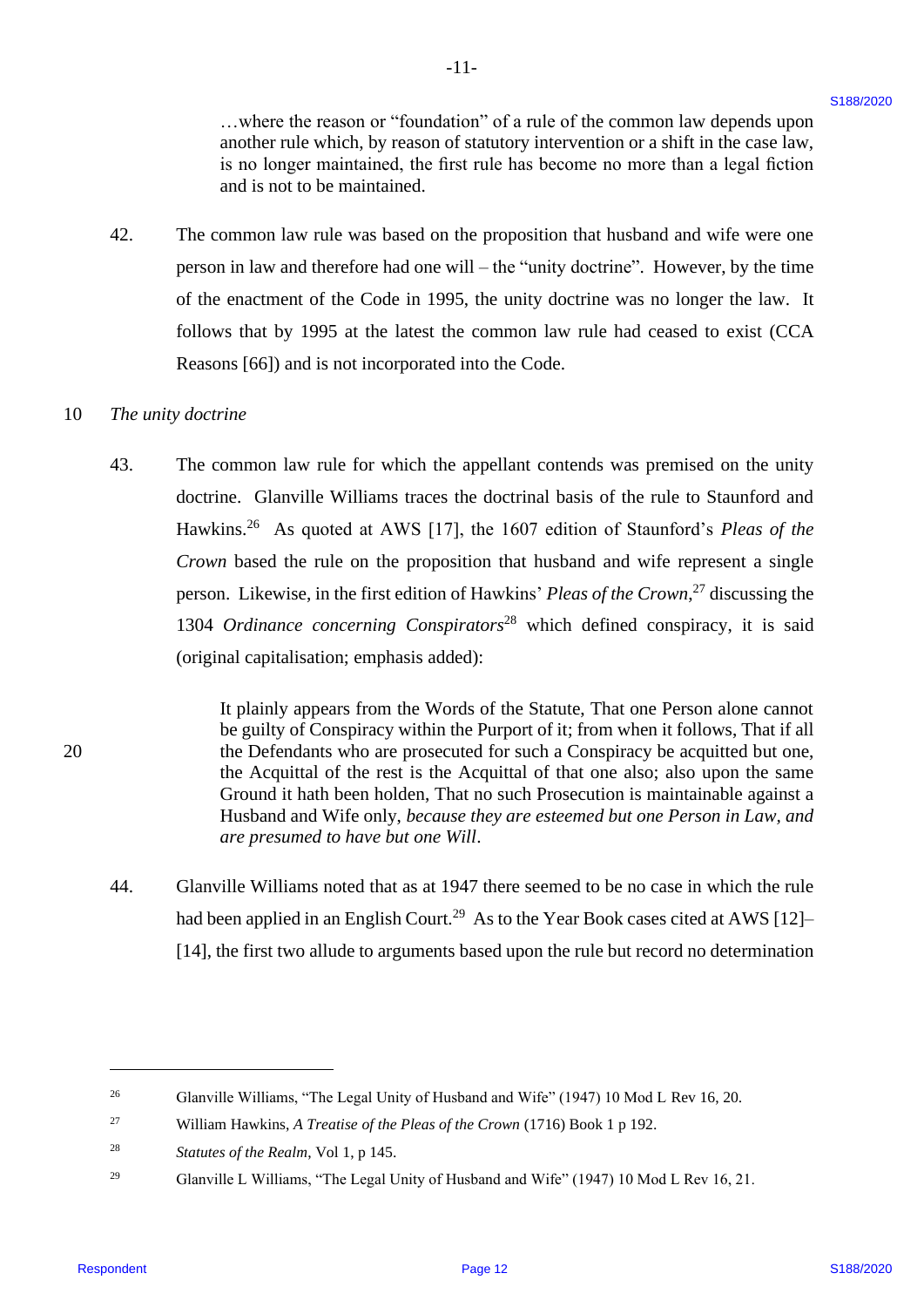on the point. The third was a civil case in trespass.<sup>30</sup> The earliest actual cases otherwise relied upon by the appellant in its submissions are *R v Annie Brown* (1896) otherwise relied upon by the appellant in its submissions are R v Annie Brown (1896) 15 NZLR 18 and *DPP v Blady* [1912] 2 KB 89. Neither case concerned conspiracy. In the former, Prendergast CJ expressed the *dictum* that "a husband and wife, being In the former, Prendergast CJ expressed the dictum that "a husband and wife, being one in the eye of the law, cannot be indicted for conspiracy without alleging that others were in the conspiracy".<sup>31</sup> In the latter case, Lush J (dissenting) said: "Husband and wife being one person could not be indicted or convicted of conspiracy one with the wife being one person could not be indicted or convicted of conspiracy one with the other." $32$  The scantness of actual authorities concerning the rule was noted by Winfield. $33$ on the point. The third was a civil case in terspons.<sup>28</sup> The earliest actual cases<br>
oftenwolve tried norm by the appellent in its substitute to solve the concerned Completey.<br>
In the former, Presentpact CI expressed in t

-12- -12-

- 10  $\pm$  45. The justification for the rule in all of these pre-20<sup>th</sup> century materials was that husband and wife were legally one person. An associated concept (which does not reflect any and wife were legally one person. An associated concept (which does not reflect any freestanding reason or foundation for the rule) was that being one person in law, freestanding reason or foundation for the rule) was that being one person in law, husband and wife were presumed to have but one will. husband and wife were presumed to have but one will. 10. 45.
	- 46. It was not until the  $20<sup>th</sup>$  century that there were actual decisions recognising the common law rule: see *McKechie*, *Kowbel* and *Mawji*, discussed above. Significantly common law rule: see McKechie, Kowbel and Mawji, discussed above. Significantly in each of those decisions the rule was justified only on the basis of the doctrine of in each of those decisions the rule was justified only on the basis of the doctrine of unity.<sup>34</sup> The same applies to the decision of the Hong Kong Court of Appeal in  $R v$ Cheung Ka-Fai.<sup>35</sup> The United States Supreme Court rejected the common law rule in *United States v Dege* 364 US 51 (1960). United States v Dege 364 US 51 (1960). 46.
- 20 47. The appellant cites no Australian case which applied the common law rule before the The appellant cites no Australian case which applied the common law rule before the enactment of the Code. The only decision of an Australian superior court cited by the enactment of the Code. The only decision of an Australian superior court cited by the 20 <sup>=</sup> 47.

<sup>30</sup> See generally Percy H Winfield, *History of Conspiracy and Abuse of Legal Procedure* (1921, See generally Percy <sup>H</sup> Winfield, History of Conspiracy and Abuse of Legal Procedure (1921, Cambridge University Press) pp 64, 88; Glanville L Williams, "The Legal Unity of Husband and Wife" (1947) 10 Mod L Rev 16, 20 fn 16. (1947) 10 Mod L Rev 16, 20 fn 16. 30

<sup>31</sup> *R v Annie Brown* (1896) 15 NZLR 18, 32. R v Annie Brown (1896) <sup>15</sup> NZLR 18, 32. 31

<sup>32</sup> *DPP v Blady* [1912] 2 KB 89, 92. DPPv Blady [1912] <sup>2</sup> KB 89, 92. 32

<sup>&</sup>lt;sup>33</sup> Percy H Winfield, *History of Conspiracy and Abuse of Legal Procedure* (1921, Cambridge University Press) pp 64, 88. Press) pp 64, 88. 33

<sup>34</sup> *R v McKechie* [1922] NZLR 1, 12; *Kowbel v R* [1954] SCR 498, 499–500; *Mawji v The Queen* [1957] Rv McKechie [1922] NZLR 1, 12; Kowbel v <sup>R</sup> [1954] SCR 498, 499-500; Mawyji v The Queen [1957] AC 126, 134 AC 126, 134 34

 $^{35}$  [1995] 2 HKCLR 184, 194 – "a husband and wife are legally incapable of conspiring together, for, upon the doctrine of conjugal unity, they are considered as constituting but one juridic person: and upon the doctrine of conjugal unity, they are considered as constituting but one juridic person: and being one person in law, they are presumed to have but one will". being one person in law, they are presumed to have but one will". 35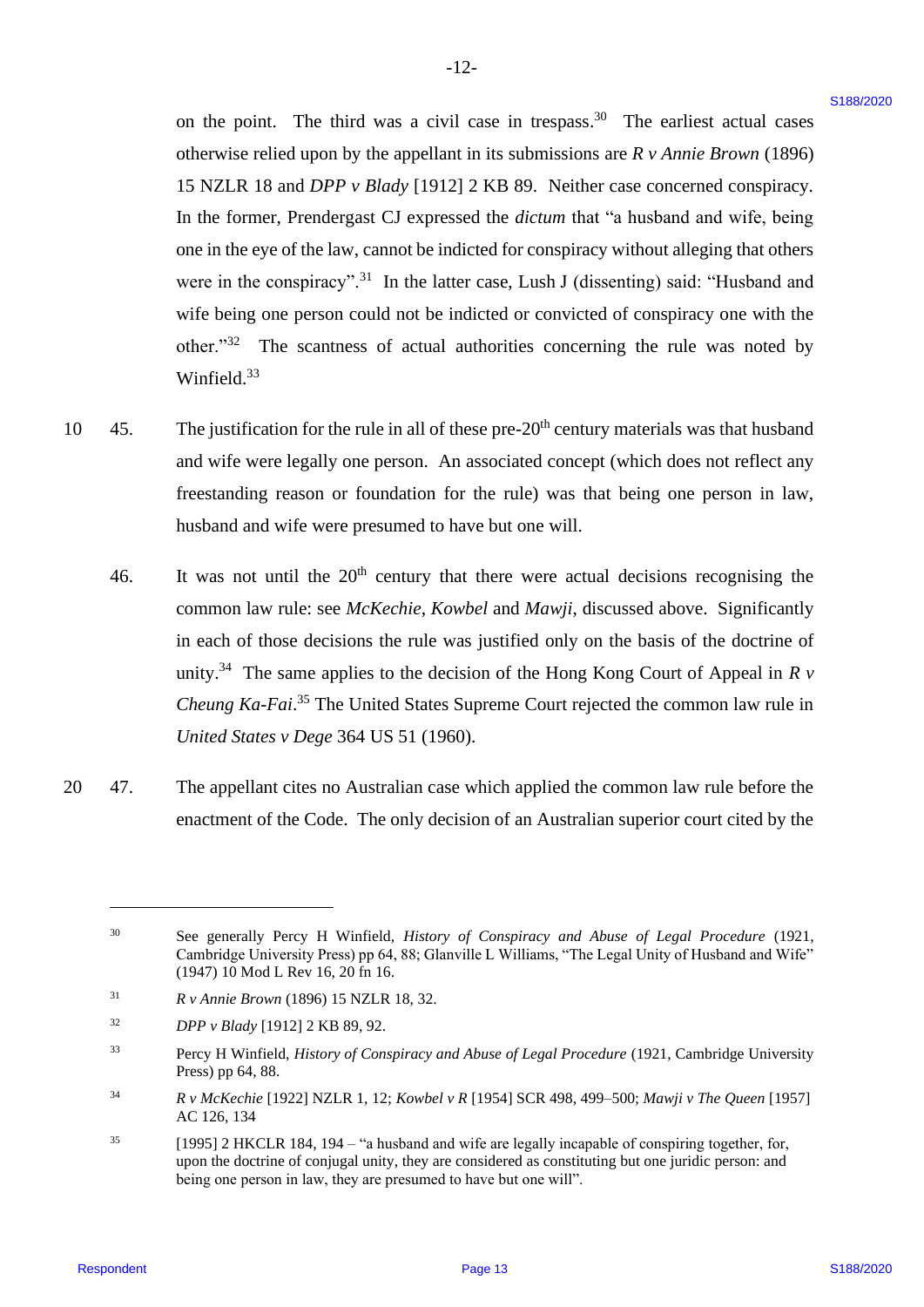-13- -13-

48. Accordingly, contrary to the appellant's submissions, there is nothing in the decisions Accordingly, contrary to the appellant's submissions, there is nothing in the decisions referring to the existence of the common law rule to suggest that it was based on broader notions of public policy. The explicit reasoning in *every case* was the doctrine broader notions of public policy. The explicit reasoning in every case was the doctrine 10 that husband and wife were in law one person: cf AWS [63]. The tentative suggestion that husband and wife were in law one person: cf AWS [63]. The tentative suggestion in *Tooth & Co Ltd v Tillyer* (1956) 95 CLR 605, 615–616 (partially quoted at AWS in Tooth & Co Ltd v Tillyer (1956) 95 CLR 605, 615-616 (partially quoted at AWS [65]) that "one may suppose" that the doctrine of unity was an *ex post facto*  [65]) that "one may suppose" that the doctrine of unity was an ex post facto justification for the rule that husband and wife could not sue each other in tort says justification for the rule that husband and wife could not sue each other in tort says nothing about the basis of the common law rule concerning criminal conspiracy. nothing about the basis of the common law rule concerning criminal conspiracy. appellant is the decision of the Queenshard Court of Appeal in  $R \times B_{\text{max}}$ ." As Paysa<br>
1A respondent (XCA Researce, [44] in the tasce in the tota perpelle who seem changed with<br>
consisting were not have been definable. T 48.

*No other rationale for the rule* No other rationale for the rule

of the one will".<sup>37</sup>

- 49. The appellant relies on four sources to suggest that the common law rule had other The appellant relies on four sources to suggest that the common law rule had other rationales: see AWS [49]–[55]. rationales: see AWS [49]-[55]. 49.
- 50. The first in time is the 1975 report of the Victorian Law Reform Commission titled The first in time is the 1975 report of the Victorian Law Reform Commission titled *Criminal Liability of Married Persons (Special Rules) Report No 3*. The second in Criminal Liability of Married Persons (Special Rules) Report No 3. The second in 20 time is the 1976 report (Law Com No 76) of the UK Law Commission titled time is the 1976 report (Law Com No 76) of the UK Law Commission titled *Conspiracy and Criminal Law Reform*. Both reports recommended against changing Conspiracy and Criminal Law Reform. Both reports recommended against changing the existing common law, and the latter led to the enactment of the *Criminal Law Act*  the existing common law, and the latter led to the enactment of the Criminal Law Act *1977* (UK), s 2(2)(a) which expressly provided an immunity for spouses from a charge 1977 (UK), <sup>s</sup> 2(2)(a) which expressly provided an immunity for spouses from <sup>a</sup> charge of criminal conspiracy. of criminal conspiracy. 50.
	- 51. A fundamental difficulty with the reliance on these reports is that they are the product A fundamental difficulty with the reliance on these reports is that they are the product of law reform commissions. They seek to provide public policy reasons which might 51.

<sup>36</sup> [1999] 2 Qd R 384. [1999] 2 Qd R 384. 36

 $^{37}$  [1999] 2 Qd R 384, 385. 37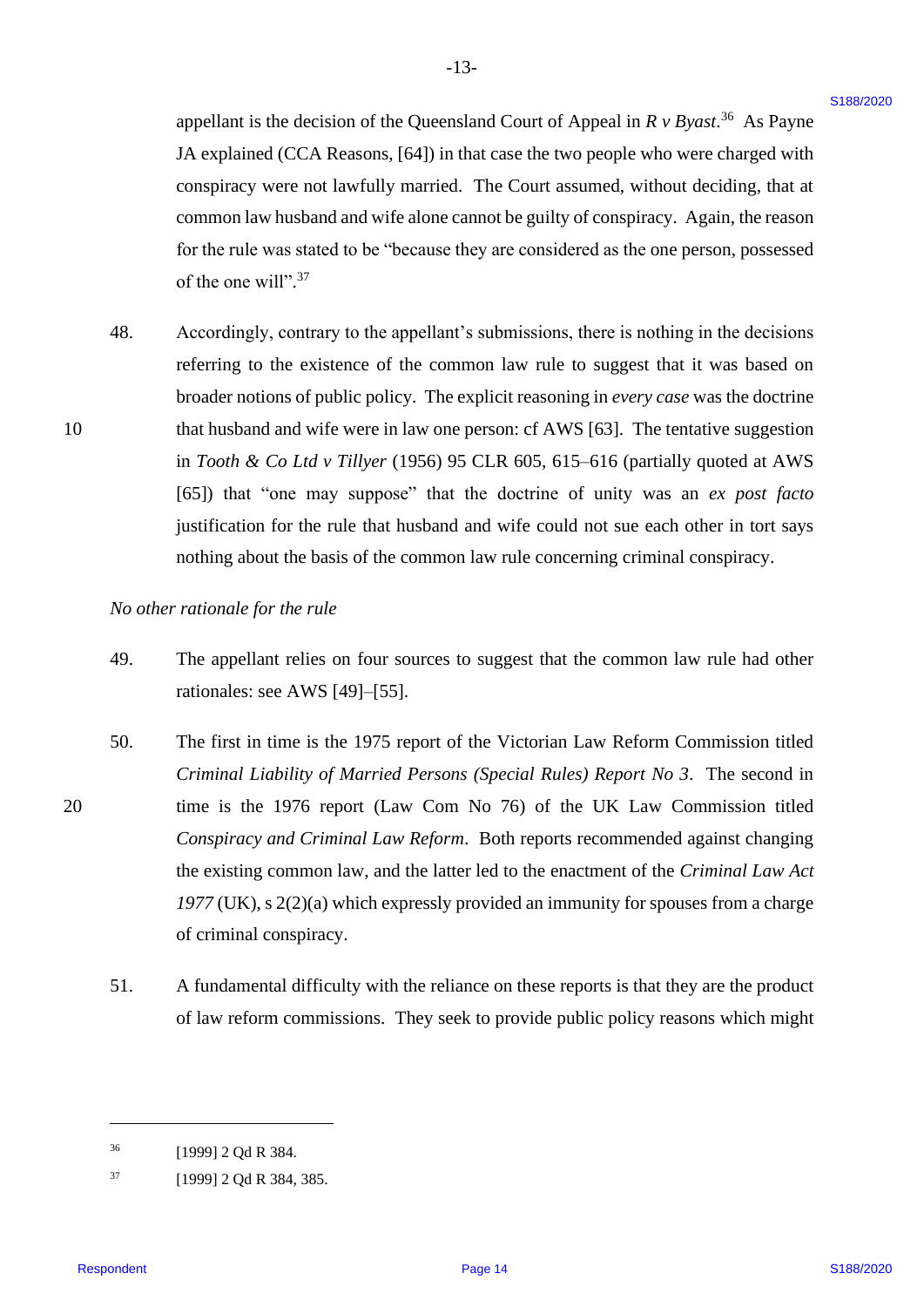be argued to justify the rule, not to summarise reasons found in the decisions of courts be argued to justify the rule, not to summarise reasons found in the decisions of courts or to provide a historical account of the genesis or foundations of the rule. or to provide a historical account of the genesis or foundations of the rule.

- 52. Another difficulty is that the justifications advanced are dubious and contestable: Another difficulty is that the justifications advanced are dubious and contestable: 52.
	- (a) It is not apparent how making a husband and wife liable for conspiracy is It is not apparent how making a husband and wife liable for conspiracy is likely to have a significant effect on discouraging marital confidences: there likely to have <sup>a</sup> significant effect on discouraging marital confidences: there is no confidence in iniquity. In any event, the modern common law is no confidence in iniquity. In any event, the modern common law recognises that marital confidences cannot trump ordinary principles of law.<sup>38</sup> (a)
- (b) The suggestion that removing the rule "might offer excessive scope for The suggestion that removing the rule "might offer excessive scope for pressure to be applied to spouses" is rather fanciful: cf AWS [55]. Another pressure to be applied to spouses" is rather fanciful: cf AWS [55]. Another 10 weakness of the argument is as the Gibbs Committee stated "that no steps weakness of the argument is as the Gibbs Committee stated "that no steps have been taken to negate other ways in which a wife may become liable for have been taken to negate other ways in which a wife may become liable for a crime: she may become liable as an accessory or presumably for inciting <sup>a</sup> crime: she may become liable as an accessory or presumably for inciting her husband to commit a crime and there may be a conviction for conspiracy her husband to commit <sup>a</sup> crime and there may be a conviction for conspiracy between the husband, the wife and a third person."<sup>39</sup> Nor is there any sound reason why this policy rationale (or any of the others posited in the commission reports) would warrant an immunity in respect of conspiracies as commission reports) would warrant an immunity in respect of conspiracies as between spouses only, but not in respect of conspiracies between spouses and between spouses only, but not in respect of conspiracies between spouses and others. Even where a third party is part of the agreement, the same others. Even where <sup>a</sup> third party is part of the agreement, the same considerations about spousal confidences and pressure would apply. considerations about spousal confidences and pressure would apply. be argued to junity the rule, not to summation reasons found in the decisions of courts<br>or to provide a bisorical accumula of the genes's or fourtheline, with earnier<br>the content of the state interest and the state of the (b)
- 20 (c) The policy justifications about ensuring the stability and sanctity of marriage The policy justifications about ensuring the stability and sanctity of marriage are substantially undercut by the introduction of "no fault" divorce in are substantially undercut by the introduction of "no fault" divorce in Australia following the enactment of the *Family Law Act 1975* (Cth). Australia following the enactment of the Family Law Act 1975 (Cth). 20 (c)

<sup>38</sup> See *Rumping v DPP* [1964] AC 814 (no common law privilege attaching to marital communications); See Rumping v DPP [1964] AC 814 (no common law privilege attaching to marital communications); *Australian Crime Commission v Stoddart* (2012) 244 CLR 554 (no common law privilege against Australian Crime Commission v Stoddart (2012) 244 CLR 554 (no common law privilege against spousal incrimination). spousal incrimination). 38

<sup>39</sup> *Review of Commonwealth Criminal Law, Interim Report: Principles of Criminal Responsibility and*  Review of Commonwealth Criminal Law, Interim Report: Principles of Criminal Responsibility and *Other Matters*, p 380 [39.3]. Other Matters, p 380 [39.3]. 39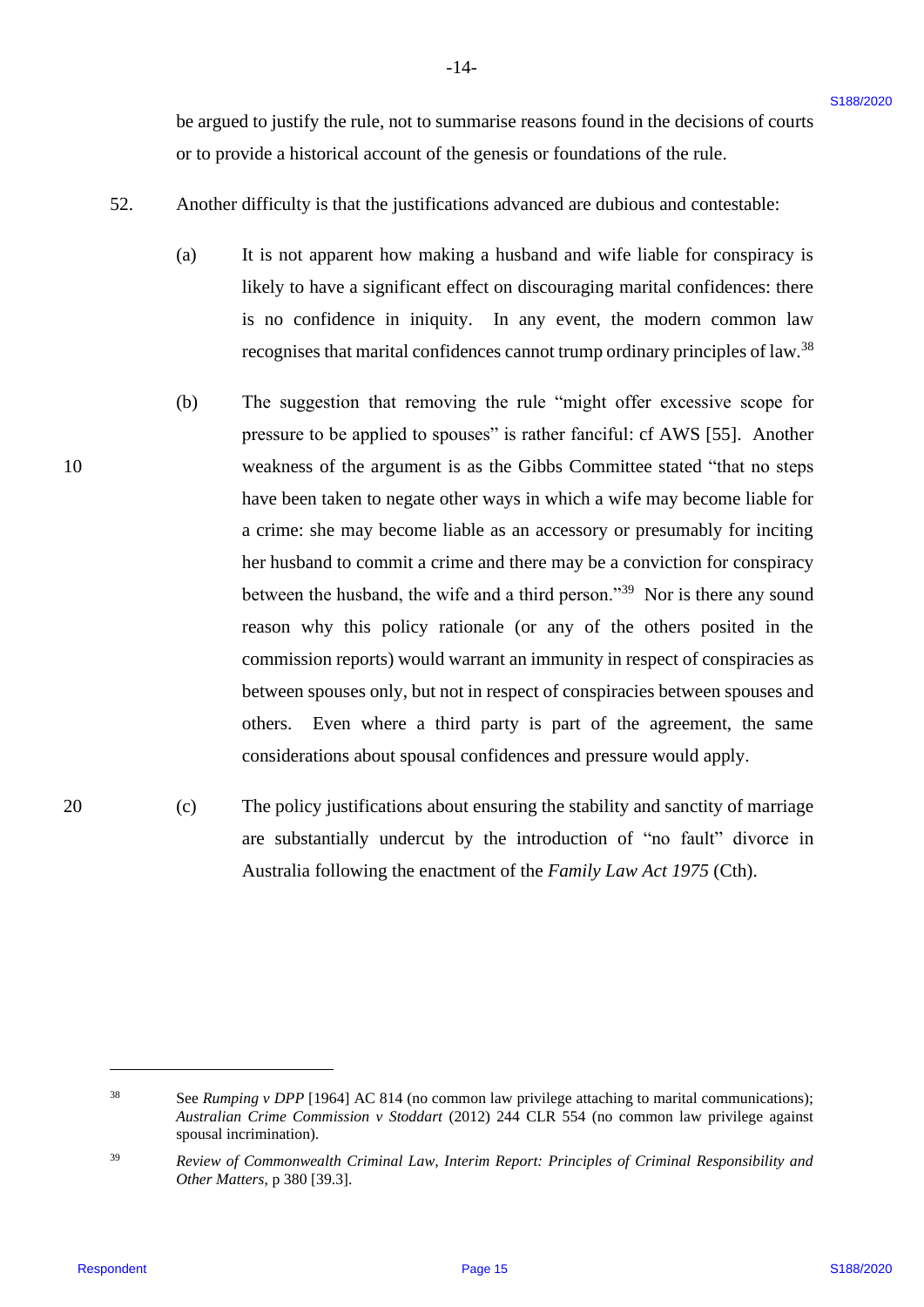53. As was noted by the Gibbs Committee,  $40$  the weakness of the policy justifications led to the UK Law Commission changing its view about the rule in its 1989 report to the UK Law Commission changing its view about the rule in its 1989 report concerning codification of the criminal law.<sup>41</sup> 53.

 $-15-$ 

- 54. The third source the appellant relies upon is the decision of Oliver J in *Midland Bank*  The third source the appellant relies upon is the decision of Oliver <sup>J</sup> in Midland Bank *Trust Co Ltd v Green* (*No 3*) [1979] 1 Ch 496. However, that case concerned the tort of conspiracy, not criminal conspiracy, and the tentative *dicta* expressed in that case about criminal conspiracy must be understood in the context that s 2(2)(a) of the about criminal conspiracy must be understood in the context that <sup>s</sup> 2(2)(a) of the *Criminal Law Act 1977* (UK) provided a statutory immunity to spouses from criminal Criminal Law Act 1977 (UK) provided <sup>a</sup> statutory immunity to spouses from criminal conspiracy: see [1979] 1 Ch 496, 510–511; CCA Reasons, [70]. conspiracy: see [1979] <sup>1</sup> Ch 496, 510-511; CCA Reasons, [70]. 54.
- 10 55. In the passage quoted by the appellant at AWS [49], Oliver J *inferred* that because the doctrine of unity was a fiction the continued existence of the criminal immunity – doctrine of unity was <sup>a</sup> fiction the continued existence of the criminal immunity preserved by statute – must rest on some public policy basis "for the preservation of preserved by statute — must rest on some public policy basis "for the preservation of the sanctity of marriage". In other words, Oliver J's reasoning was an attempt to the sanctity of marriage". In other words, Oliver J's reasoning was an attempt to rationalise the statutory immunity created by the *Criminal Law Act 1977* in rationalise the statutory immunity created by the Criminal Law Act 1977 in circumstances where the basis of the equivalent common law doctrine (which his circumstances where the basis of the equivalent common law doctrine (which his Honour described as "ancient and not altogether logical"<sup>42</sup> and deriving from a "primitive and inaccurate maxim"<sup>43</sup>) had ceased to exist. It provides no basis for saying that the common law rule concerning criminal conspiracy was in fact based on something other than the unity doctrine. As the above analysis demonstrates, any such something other than the unity doctrine. As the above analysis demonstrates, any such 20 suggestion is historically wrong.<sup>44</sup> To the extent that Oliver J reasoned that an independent and "more logical analysis" was later found in the notion that a wife "had independent and "more logical analysis" was later found in the notion that <sup>a</sup> wife "had no independent will of her own (her will being overborne by that of her husband, under no independent will of her own (her will being overborne by that of her husband, under whose potestas she was)", $45$  this is not consistent with the historical accounts, which 33. As was anoted by the Gibble Committee.<sup>24</sup> the weakness of the policy justifications let to the internet significant of the significant significant of the significant of the significant of the significant of the chang 10.55. 20

<sup>40</sup> *Review of Commonwealth Criminal Law, Interim Report: Principles of Criminal Responsibility and*  Review of Commonwealth Criminal Law, Interim Report: Principles of Criminal Responsibility and *Other Matters*, p 379 [39.2]. Other Matters, p 379 [39.2]. 40

<sup>41</sup> UK Law Commission, *A Criminal Code for England and Wales* (Law Com No 177, 1989), Vol 2, pp UK Law Commission, A Criminal Codefor England and Wales (Law Com No 177, 1989), Vol 2, pp 241–242 [13.30]. 241-242 [13.30]. 4]

<sup>42</sup> *Midland Bank Trust Co Ltd v Green (No 3)* [1979] 1 Ch 496, 511. Midland Bank Trust Co Ltd <sup>v</sup> Green (No 3) [1979] 1 Ch 496, 511. 42

<sup>43</sup> *Midland Bank Trust Co Ltd v Green (No 3)* [1979] 1 Ch 496, 525. Midland Bank Trust Co Ltd <sup>v</sup> Green (No 3) [1979] 1 Ch 496, 525. 43

<sup>44</sup> It should be noted that Oliver J, at 520, stated that it was "beyond doubt" that the "rule stems It should be noted that Oliver J, at 520, stated that it was "beyond doubt" that the "rule stems originally from the biblical theory of husband and wife as one flesh". originally from the biblical theory of husband and wife as one flesh". 44

<sup>45</sup> *Midland Bank Trust Co Ltd v Green (No 3)* [1979] 1 Ch 496, 521. Midland Bank Trust Co Ltd v Green (No 3) [1979] 1 Ch 496, 521. 45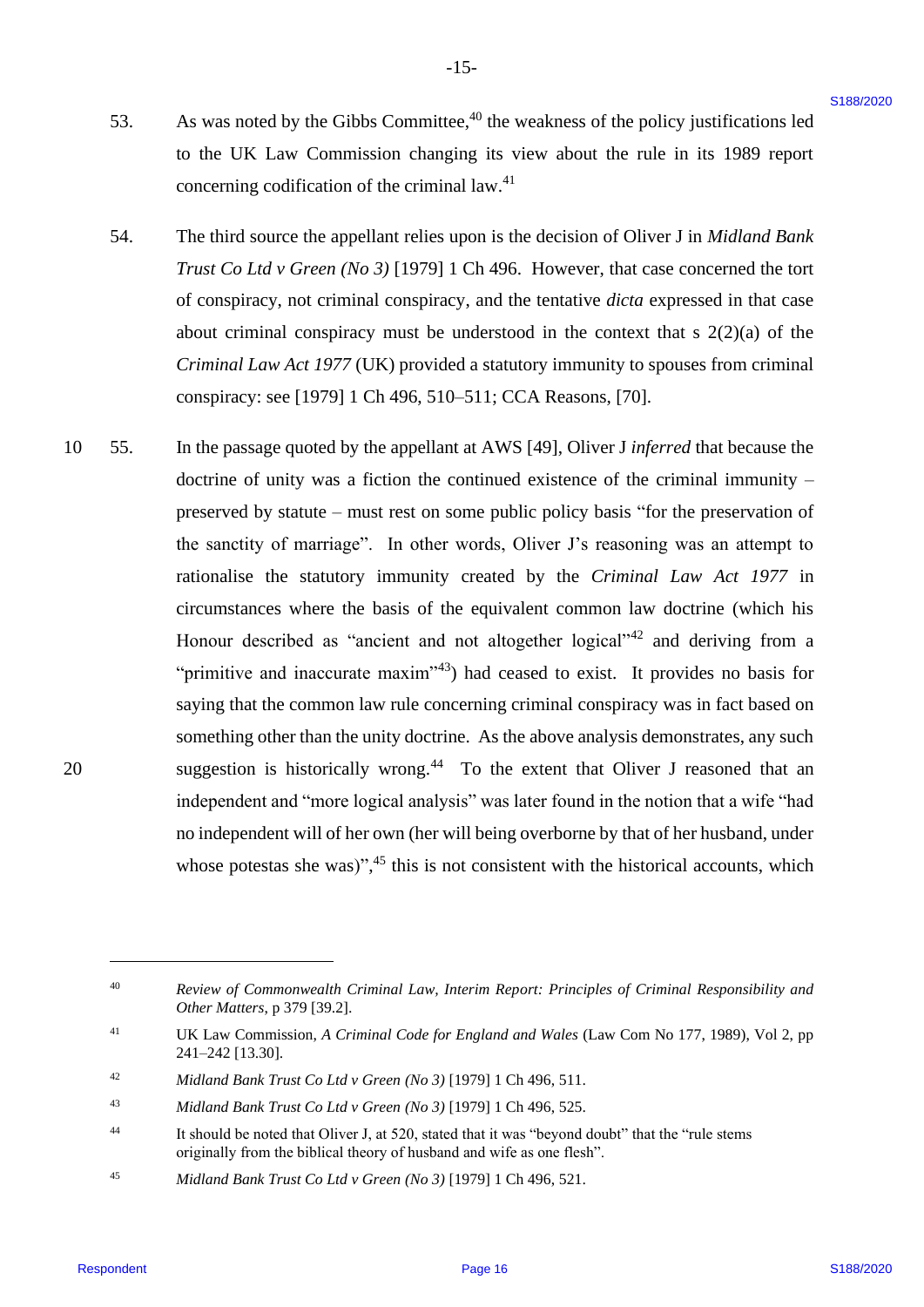express the proposition that husband and wife have "but one will" as an outworking of express the proposition that husband and wife have "but one will" as an outworking of the notion that they are but one person. the notion that they are but one person.

56. On appeal, Lord Denning MR rejected the doctrine of spousal immunity altogether:<sup>46</sup> 56.

-16- -16-

The authorities cited by Mr Munby show clearly enough that mediaeval lawyers The authorities cited by Mr Munby show clearly enough that mediaeval lawyers held that husband and wife were one person in law: and that the husband was held that husband and wife were one person in law: and that the husband was that one. It was a fiction then. It is a fiction now. It has been eroded by the judges who have created exception after exception to it. It has been cut down by statute who have created exception after exception to it. It has been cut down by statute after statute until little of it remains. It has been so much eroded and cut down in after statute until little of it remains. It has been so much eroded and cut down in law, it has so long ceased to be true in fact, that I would reject Mr Munby's law, it has so long ceased to be true in fact, that <sup>I</sup> would reject Mr Munby's 10 principle. principle.

> … Nowadays, both in law and in fact, husband and wife are two persons, not ... Nowadays, both in law and in fact, husband and wife are two persons, not one. ... The severance in all respects is so complete that I would say that the doctrine of unity and its ramifications should be discarded altogether, except in doctrine of unity and its ramifications should be discarded altogether, except in so far as it is retained by judicial decision or by Act or Parliament. so far as it is retained by judicial decision or by Act or Parliament.

57. Fox LJ, after referring to the *Criminal Law Act 1977* (at 540D), agreed with Oliver J Fox LJ, after referring to the Criminal Law Act 1977 (at 540D), agreed with Oliver <sup>J</sup> "that the continued existence of the rule in relation to conspiracy as a crime rests not "that the continued existence of the rule in relation to conspiracy as <sup>a</sup> crime rests not upon the supposed inability of the spouses to agree as a result of a doctrine of physical unity, but upon public policy concerning the marriage relationship." His Lordship unity, but upon public policy concerning the marriage relationship." His Lordship later said (at 542C) "[t]here may well be considerations of public policy" which later said (at 542C) "[t]here may well be considerations of public policy" which 20 justified the criminal immunity. Again, these statements are tentative attempts to justified the criminal immunity. Again, these statements are tentative attempts to rationalise the statutory immunity, not statements that the common law doctrine is supportable on the basis of generalised public policy considerations, or a historical supportable on the basis of generalised public policy considerations, or <sup>a</sup> historical account of the development of the common law. Sir George Baker refused to apply account of the development of the common law. Sir George Baker refused to apply the unity doctrine to the tort of conspiracy: $47$ exponse the proposition that landstand and with leave "but one will" as an extremising of  $\theta$  stars the metric in language the stars in the stars of the stars of the stars of the stars of the stars of the stars of the st 57.

To extend this rule of exemption to the tort of conspiracy because of the legal To extend this rule of exemption to the tort of conspiracy because of the legal fiction of ancient times that husband and wife being one person could not agree fiction of ancient times that husband and wife being one person could not agree or combine with each other, would to my mind be akin to basing a judgment on the proposition that the Earth is flat, because many believed that centuries ago. the proposition that the Earth is flat, because many believed that centuries ago. We now know that the Earth is not flat. We now know that husband and wife in We now know that the Earth is not flat. We now know that husband and wife in 30 the eyes of the law are in fact equal. the eyes of the law are in fact equal.

58. Accordingly, Payne JA was correct to conclude that *Midland Bank* on appeal (CCA Accordingly, Payne JA was correct to conclude that Midland Bank on appeal (CCA Reasons, [72]): Reasons, [72]): 58.

<sup>46</sup> *Midland Bank Trust Co Ltd v Green (No 3)* [1982] 1 Ch D 529, 538–539. Midland Bank Trust Co Ltd v Green (No 3) [1982] 1 Ch D 529, 538-539. 46

<sup>47</sup> *Midland Bank Trust Co Ltd v Green (No 3)* [1982] 1 Ch D 529, 542G. Midland Bank Trust Co Ltd v Green (No 3) [1982] 1 Ch D 529, 542G. 47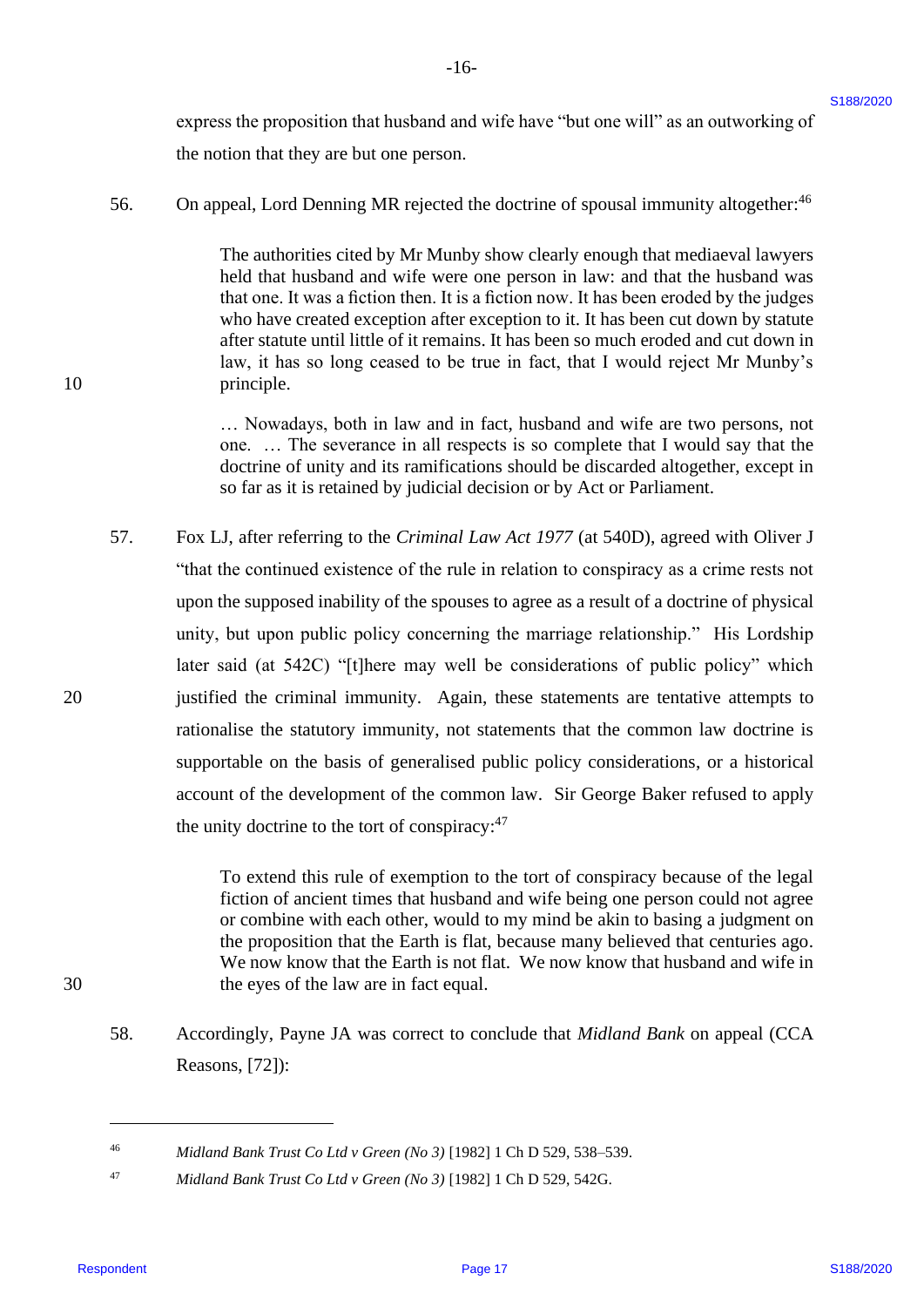does not on analysis provide any support for the tentative new basis for the does not on analysis provide any support for the tentative new basis for the immunity which appealed to Oliver J. The context was so completely different immunity which appealed to Oliver J. The context was so completely different as to make the conclusion that Oliver J's obiter formed part of the common law as to make the conclusion that Oliver J's obiter formed part of the common law of Australia at the time of the introduction of the Code untenable. of Australia at the time of the introduction of the Code untenable.

59. The fourth alleged source is the decision of the District Court of South Australia in *R*  The fourth alleged source is the decision of the District Court of South Australia in R *v Won* [2012] SADC 117. This is the only case concerning criminal conspiracy to support the appellant's position. However, that decision well postdates the enactment support the appellant's position. However, that decision well postdates the enactment of the Code and relied solely on Oliver J's reasoning in *Midland Bank* which, for the reasons above, does not support the conclusion that the common law rule was 10 supported by other rationales. supported by other rationales. 59.

 $-17-$ 

60. It follows that, contrary to the appellant's submissions, the authorities do not support It follows that, contrary to the appellant's submissions, the authorities do not support the proposition that the common law rule had any rationale other than the unity the proposition that the common law rule had any rationale other than the unity doctrine that husband and wife were legally one person. doctrine that husband and wife were legally one person. 60.

#### *Unity doctrine is a legal fiction* Unity doctrine is a legal fiction

10

20

30

61. The appellant appears to submit, albeit faintly, that the doctrine of unity persists.<sup>48</sup> The unity doctrine has been characterized as a legal fiction from as early as 1926. In his unity doctrine has been characterized as <sup>a</sup> legal fiction from as early as 1926. In his dissenting judgment in McKechie, Ostler J, having noted the absence of decided cases on the rule later than the reign of Edward III, said that in 1893 it was "no longer true on the rule later than the reign of Edward III, said that in 1893 it was "no longer true that husband and wife were esteemed but one person in law".<sup>49</sup> After reciting the 20 changes in the law concerning married women, and in particular the enactment of the changes in the law concerning married women, and in particular the enactment of the Married Women's Property Act 1884 (NZ) his Honour said:<sup>50</sup> does not on a sandy-in to project for the beatter as project for the contribution general control and the control and the same of the same of the same of the same of the same of the same of the same of the same of the sam 61.

In my opinion these considerations show that the reason for the old rule of the In my opinion these considerations show that the reason for the old rule of the common law had disappeared before the passing of the Criminal Code Act, 1893, common law had disappeared before the passing of the Criminal Code Act, 1893, owing to the sweeping changes in our social structure and the emancipation of married women which the law had effected since the time when the rule was first married women which the law had effected since the time when the rule was first formulated; and, that being so, the maxim *Cessante ratione legis, cessat ipsa lex*  formulated; and, that being so, the maxim Cessante ratione legis, cessat ipsa lex applies. 'Reason is the soul of the law, and when the reason of any particular applies. 'Reason is the soul of the law, and when the reason of any particular law ceases, so does the law itself" … As was said by the late Sir John Salmond law ceases, so does the law itself" ... As was said by the late Sir John Salmond in an article in the *Law Quarterly Review* on the 'Theory of Judicial Precedents', 30 'The tooth of Time will cut away an ancient precedent, and gradually deprive it 'The tooth of Time will cut away an ancient precedent, and gradually deprive it of all authority and validity. The law becomes animated by a different spirit and assumes a different course, and the older decisions become obsolete and assumes a different course, and the older decisions become obsolete and

<sup>48</sup> AWS [87]. AWS [87]. 48

<sup>49</sup> *R v McKechie* [1922] 1 NZLR 1, 15. <sup>R</sup> v McKechie [1922] 1 NZLR 1, 15. 49

<sup>50</sup> *R v McKechie* [1922] 1 NZLR 1, 17. <sup>R</sup> v McKechie [1922] 1 NZLR 1, 17. 50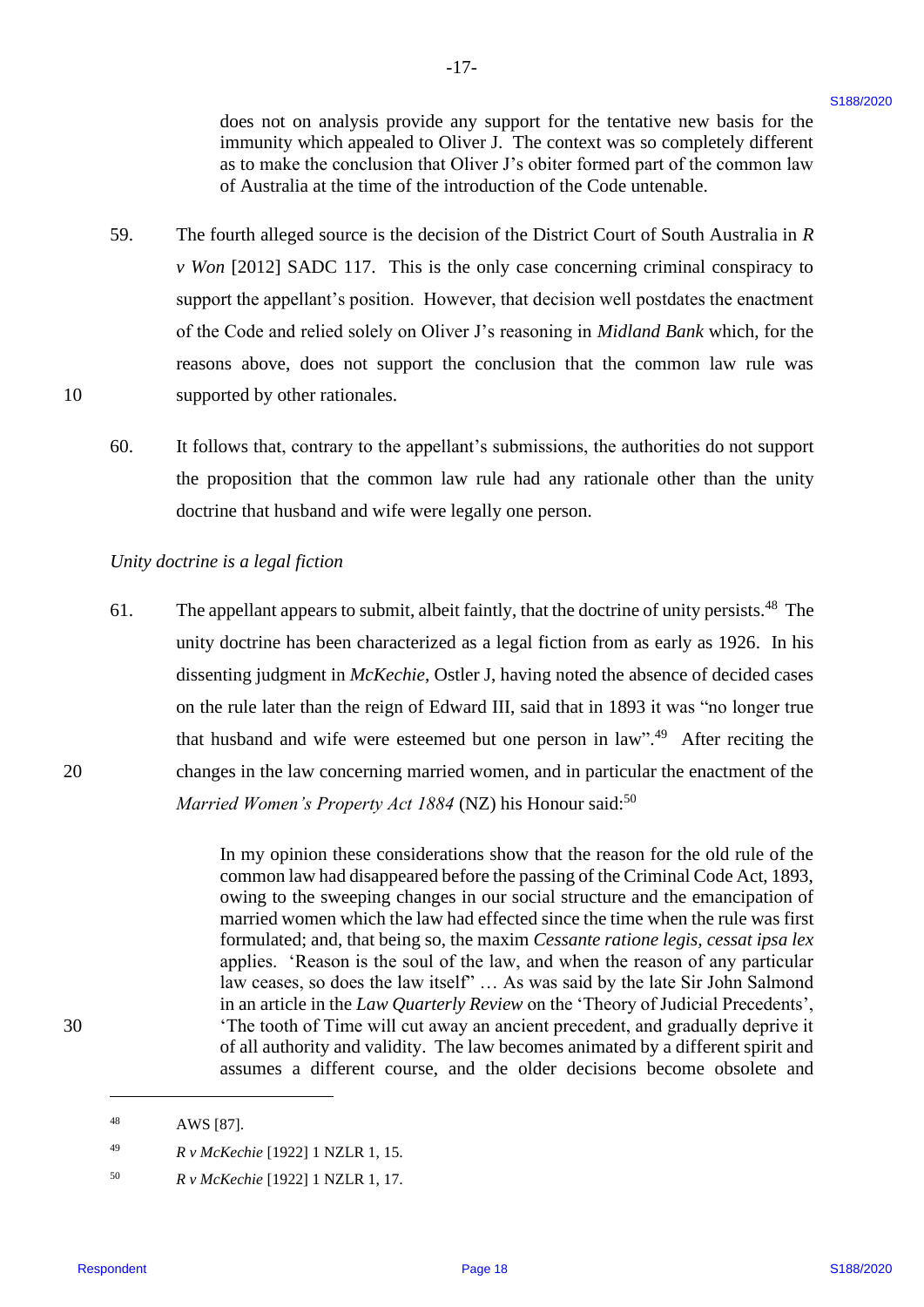inoperative.<sup>'51</sup> ... The theory of the absolute subjection of a wife to her husband and the merger of her person in his has been abolished, and it has been again and again recognised in the Court, both civil and criminal, and by the Legislature, again recognised in the Court, both civil and criminal, and by the Legislature, that a wife had a separate person, where reason and the spirit of fair dealing that a wife had <sup>a</sup> separate person, where reason and the spirit of fair dealing required that a separate identity should be imputed to her. She had acquired the required that <sup>a</sup> separate identity should be imputed to her. She had acquired the rights and liabilities, subject to unimportant exceptions, of a *feme sole*. rights and liabilities, subject to unimportant exceptions, of <sup>a</sup> feme sole. Consequently the tooth of Time had eaten away the old rule before the passing Consequently the tooth of Time had eaten away the old rule before the passing of the Criminal Code, so that it was not longer common law in 1893. of the Criminal Code, so that it was not longer common law in 1893.

-18- -18-

- 62. By 1995 in Australia, everything in this passage applied *a fortiori*. During the 1880s By 1995 in Australia, everything in this passage applied afortiori. During the 1880s 10 and 1890s each of the Australian colonies which became a State at Federation and 1890s each ofthe Australian colonies which became a State at Federation introduced legislation based on the *Married Women's Property Act 1882* (UK) and introduced legislation based on the Married Women's Property Act 1882 (UK) and Married Women's Property Act 1893 (UK).<sup>52</sup> Among other things, that legislation allowed a married woman to acquire, hold and dispose of property as if she were a allowed <sup>a</sup> married woman to acquire, hold and dispose of property as if she were <sup>a</sup> *feme sole*, to sue and be sued in her own name, to contract in her own name and to be made bankrupt. One aspect of the common law which was retained was the inability made bankrupt. One aspect of the common law which was retained was the inability of husband and wives to sue each other in tort.<sup>53</sup> However, during the 1960s and 1970s most of the States and the Territories enacted legislation permitting husband and wives most of the States and the Territories enacted legislation permitting husband and wives to sue each other in tort.<sup>54</sup> Finally, the Commonwealth enacted s 119 of the *Family Law Act 1975* (Cth) which swept away any remaining immunity preventing spouses Law Act 1975 (Cth) which swept away any remaining immunity preventing spouses 20 suing each other in tort or in contract. In *Midland Bank*, all the judges clearly suing each other in tort or in contract. In Midland Bank, all the judges clearly considered that the doctrine of unity was a fiction: see [1979] 1 Ch 496, 521 (Oliver J); considered that the doctrine of unity was <sup>a</sup> fiction: see [1979] 1 Ch 496, 521 (Oliver J); [1982] 1 Ch 529, 538 (Lord Denning MR), 540 (Fox LJ), 542 (Sir George Baker). [1982] 1 Ch 529, 538 (Lord Denning MR), 540 (Fox LJ), 542 (Sir George Baker). isourceste."<br>
interaction of the fiberry of the chosimal bistic and polarization of a strict of hard-hard material and<br>
and the nonegation for the Court, both cost in due to the line of the Legislation<br>
materials are expe 62. 10
	- 63. Accordingly, Payne JA was clearly correct to say (CCA Reasons, [66]) that "[b]y the Accordingly, Payne JA wasclearly correct to say (CCA Reasons, [66]) that "[b]y the time of the enactment of the Code in 1995, statutory intervention in the status of time of the enactment of the Code in 1995, statutory intervention in the status of 63.

This passage was quoted with approval by the joint reasons in *PGA v The Queen* (2012) 245 CLR 355, [24]. [24]. 51

<sup>52</sup> NSW: *Married Women's Property Act 1893*. Qld: *Married Women's Property Act 1890*; *Married*  NSW: Married Women's Property Act 1893. Qld: Married Women's Property Act 1890; Married *Women's Property Act 1897*. SA: *Married Women's Property Act 1883*; *Married Women's Property*  Women's Property Act 1897. SA: Married Women's Property Act 1883; Married Women's Property *Act 1898*. Tas: *Married Women's Property Act 1883*; *Married Women's Property Act 1900*. Vic: *The*  Act 1898. Tas: Married Women's Property Act 1883; Married Women's Property Act 1900. Vic: The *Married Women's Property Act 1884*; *Married Women's Property Act 1890*; *Married Women's*  Married Women's Property Act 1884; Married Women's Property Act 1890; Married Women's *Property Act 1896*. WA: *Married Women's Property Act 1892*; *Married Women's Property Act 1895*. Property Act 1896. WA: Married Women's Property Act 1892; Married Women's Property Act 1895. 52

<sup>53</sup> The common law rule was that no action was possible because of the doctrine of unity: *Phillips v Barnet*  The common law rule was that no action was possible because of the doctrine ofunity: Phillips v Barnet (1876) 1 QBD 436, 438–439 (Blackburn J), 440 (Lush J), 441 (Field J). The legislation preserving the (1876) 1 QBD 436, 438-439 (Blackburn J), 440 (Lush J), 441 (Field J). The legislation preserving the common law is noted in *Magill v Magill* (2006) 226 CLR 551, [192] (Heydon J). common law is noted in Magill v Magill (2006) 226 CLR 551, [192] (Heydon J).53

<sup>54</sup> See the legislation discussed in *Magill v Magill* (2006) 226 CLR 551, [95] (Gummow, Kirby and See the legislation discussed in Magill v Magill (2006) 226 CLR 551, [95] (Gummow, Kirby and Crennan JJ), [194] (Heydon J). 54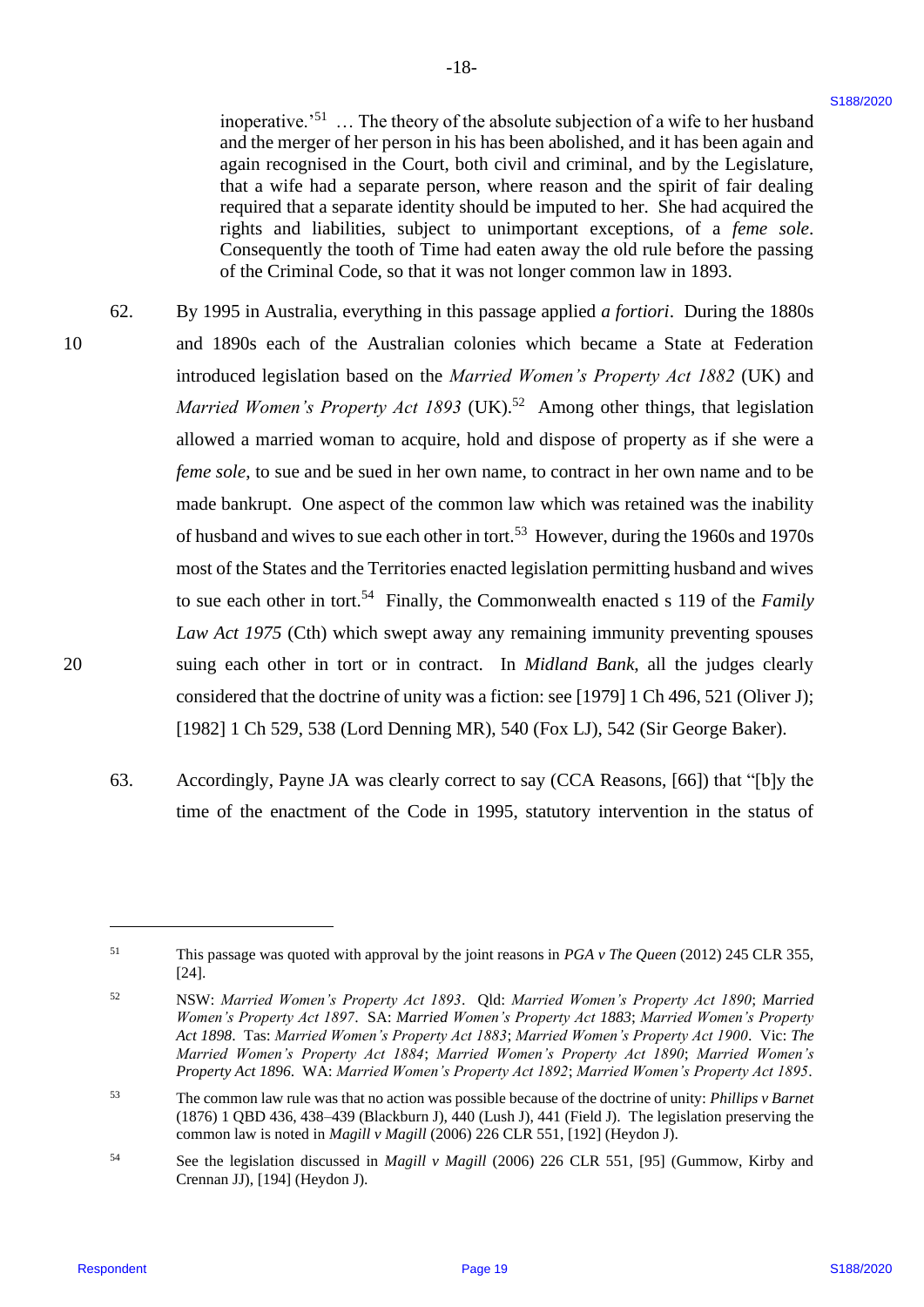married women had made the proposition that a married couple possessed 'one will' married women had made the proposition that <sup>a</sup> married couple possessed 'one will' and were considered to be 'one person' untenable": cf AWS [87]. and were considered to be 'one person' untenable": cf AWS [87].

*New public policy justifications?* New public policy justifications?

64. The appellant's real argument is that the Court should invent new public policy The appellant's real argument is that the Court should invent new public policy justifications for the common law rule. In this respect, the reasoning of Fagan J is justifications for the common law rule. In this respect, the reasoning of Fagan <sup>J</sup> is apposite (Stay Reasons, [51]): apposite (Stay Reasons, [51]): 64.

-19- -19-

Where the rule in its origins was inseparably dependent upon the legal fiction of Where the rule in its origins was inseparably dependent upon the legal fiction of a married woman's legal incapacity, and where that fiction has long since <sup>a</sup> married woman's legal incapacity, and where that fiction has long since vanished, it is not the role of the Court to re-enact the rule upon arguable social vanished, it is not the role of the Court to re-enact the rule upon arguable social 10 policy grounds which were not invoked at its inception. policy grounds which were not invoked at its inception.

- 65. The task of inventing new public policy justifications for the common law rule is The task of inventing new public policy justifications for the common law rule is quintessentially a legislative task. As is well known, "public policy is a very unruly quintessentially <sup>a</sup> legislative task. As is well known, "public policy is a very unruly horse, and once you get astride it you never know where it will carry you".<sup>55</sup> Some of the difficulties with the public policy justifications advanced by the appellant have the difficulties with the public policy justifications advanced by the appellant have been noted at [52] above. In addition: been noted at [52] above. In addition: 65.
- (a) The statement in 1960 of Windeyer J quoted at AWS [57] that the "policy of The statement in 1960 of Windeyer <sup>J</sup> quoted at AWS [57] that the "policy of the law is not merely that marriage should not break up by divorce or the law is not merely that marriage should not break up by divorce or separation" must be understood in its historical context. At that time, divorce separation" must be understood in its historical context. At that time, divorce was fault based (*Matrimonial Causes Act 1959* (Cth), s 28) and difficult to was fault based (Matrimonial Causes Act 1959 (Cth), <sup>s</sup> 28) and difficult to 20 obtain. It is no longer. Windeyer J's statement can no longer be regarded as obtain. It is no longer. Windeyer J's statement can no longer be regarded as an accurate reflection of the policy of the law. an accurate reflection of the policy of the law. manical woman had made the proposition that a manical occupy possessed 'one will'<br>
State and were considered to be 'one person' unimated  $\epsilon^2$  of ANS [87].<br>
Also, paddic padaging integrals the the "one person" unimated (a)
	- (b) As to Ungoed-Thomas J's statements quoted at AWS [58], the common law does not recognise that confidential communications between husband and does not recognise that confidential communications between husband and wife are inviolate. Such communications are admissible and spouses have no wife are inviolate. Such communications are admissible and spouses have no privilege to refuse to answer questions on the basis that the answers may privilege to refuse to answer questions on the basis that the answers may incriminate their spouses. incriminate their spouses. (b)
	- (c) The objection at AWS [59]–[60] that many spouses are intimate with each The objection at AWS [59]-[60] that many spouses are intimate with each other and therefore may be more easily exposed to a charge of conspiracy (c)

55

<sup>55</sup> *Richardson v Mellish* (1824) 2 Bing 229, 252; 130 ER 294, 303 (Burrough J). Richardson v Mellish (1824) 2 Bing 229, 252; 130 ER 294, 303 (Burrough J).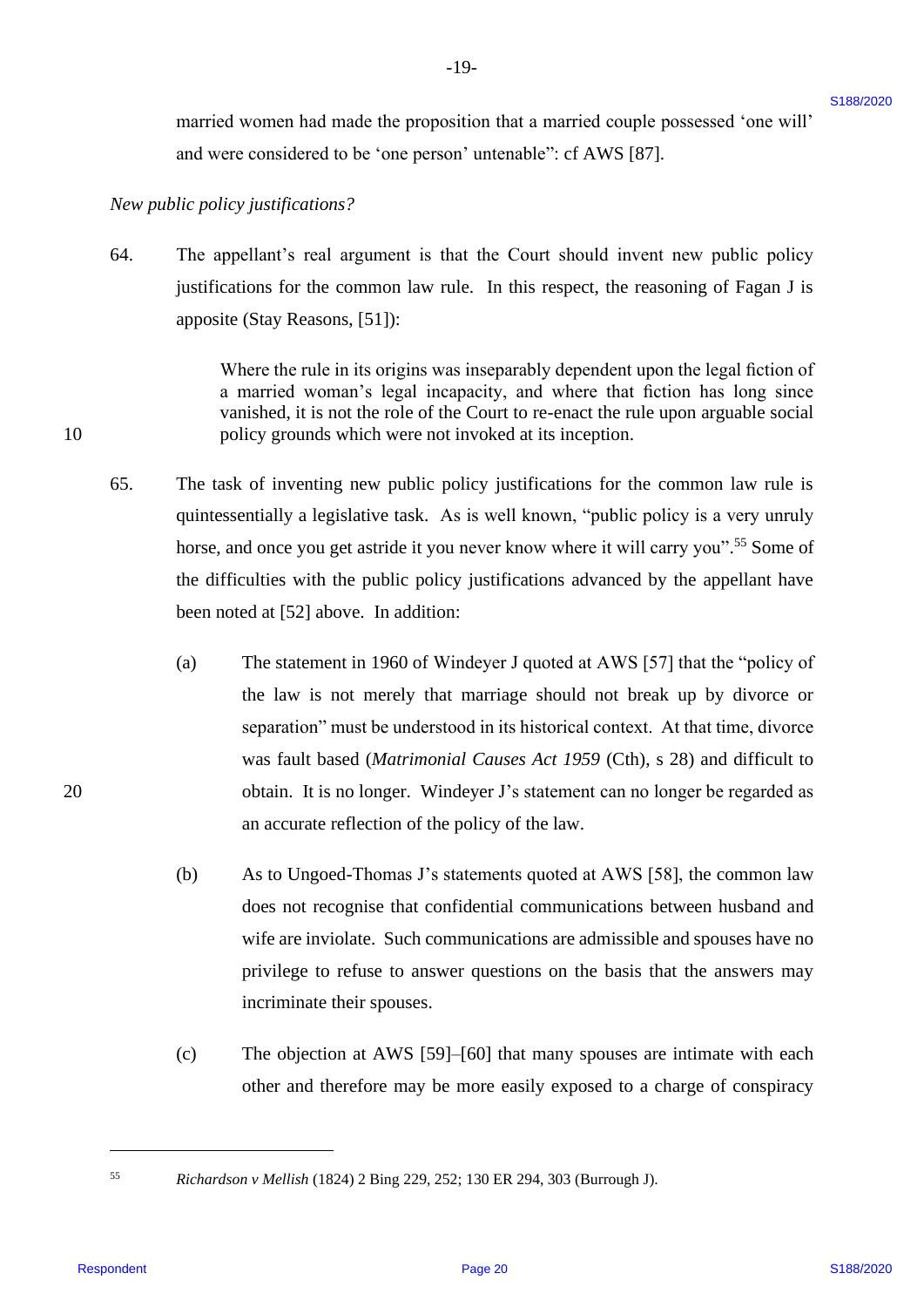ignores the fact that a charge of conspiracy requires proof of an agreement ignores the fact that <sup>a</sup> charge of conspiracy requires proof of an agreement between conspirators to do acts with knowledge of facts which would make between conspirators to do acts with knowledge of facts which would make the acts unlawful. The considerations raised by the appellant might in a given the acts unlawful. The considerations raised by the appellant might in <sup>a</sup> given factual context provide a reason why certain inferences ought not be drawn factual context provide <sup>a</sup> reason why certain inferences ought not be drawn against a spouse, and hence go to the proof of the charge. They do not provide against a spouse, and hence go to the proof of the charge. They do not provide a reason for excluding spouses altogether from a criminal prohibition. Again, <sup>a</sup> reason for excluding spouses altogether from <sup>a</sup> criminal prohibition. Again, if this policy justification were sound it would apply equally to various other ifthis policy justification were sound it would apply equally to various other criminal offences that do apply to conduct between spouses. criminal offences that do apply to conduct between spouses. ignones the fact that a charge of some<br>juristy exposition to an approximate between constrainting to the acts via the transformation<br>of the acts underted. The considerations mixely be appelliant might in given<br>the acts un

66. The Court should not invent new public policy justifications to support a rule whose 66. The Court should not invent new public policy justifications to support a rule whose 10 only foundation no longer exists. As in *PGA v The Queen*, the Court should conclude that by 1995 *at the latest*, the common law rule that husband and wife alone could not that by 1995 at the latest, the common law rule that husband and wife alone could not commit conspiracy no longer existed. commit conspiracy no longer existed.

-20- -20-

# *Appropriate orders if the appeal is successful* Appropriate orders ifthe appeal is successful

67. The conspiracy alleged by the Crown at trial spanned the period both before and after 67. The conspiracy alleged by the Crown at trial spanned the period both before and after the alleged marriage. The respondent accepts that in such circumstances if the appeal were successful the conviction would be quashed. However, it does not follow that were successful the conviction would be quashed. However, it does not follow that there would also be an order for an acquittal. There would remain scope for a re-trial there would also be an order for an acquittal. There would remain scope fora re-trial to occur, potentially on an amended indictment directed to the conduct prior to the to occur, potentially on an amended indictment directed to the conduct prior to the ceremony on 30 December 2015.<sup>56</sup> ceremony on 30 December 2015.°°

#### 20 **Part VI: Estimate for oral argument** 20 Part VI: Estimate for oral argument

68. The respondent estimates that she will need approximately 1.5 to 2 hours for the 68. The respondent estimates that she will need approximately 1.5 to 2 hours for the presentation of oral argument. presentation of oral argument.

F.K. Thomas Pince Bilta

S Free Counsel for the respondent sfree@elevenwentworth.com sfree@elevenwentworth.com prince@newchambers.com.au bema@7thfloor.com.au

T: 02 8224 3028

T: 02 9233 7880 T: 02 9233 7880 T: 02 9151 2051 T: 02 8224 3028 T O Prince Counsel for the respondent T: 02 9151 2051 S Free T O Prince B Anniwell Counsel for the respondent Counsel for the respondent Counsel for the respondent Counsel for the respondent

<sup>&</sup>lt;sup>56</sup> There is no suggestion that the common law rule applied to a conspiracy between two people before they are married: see *Midland Bank Trust Co Ltd v Green (No 3)* [1979] 1 Ch 496 at 515, citing *R v*  they are married: see Midland Bank Trust Co Ltd v Green (No 3) [1979] 1 Ch 496at 515, citing R v Robinson and Taylor (1746) 1 Leach 37.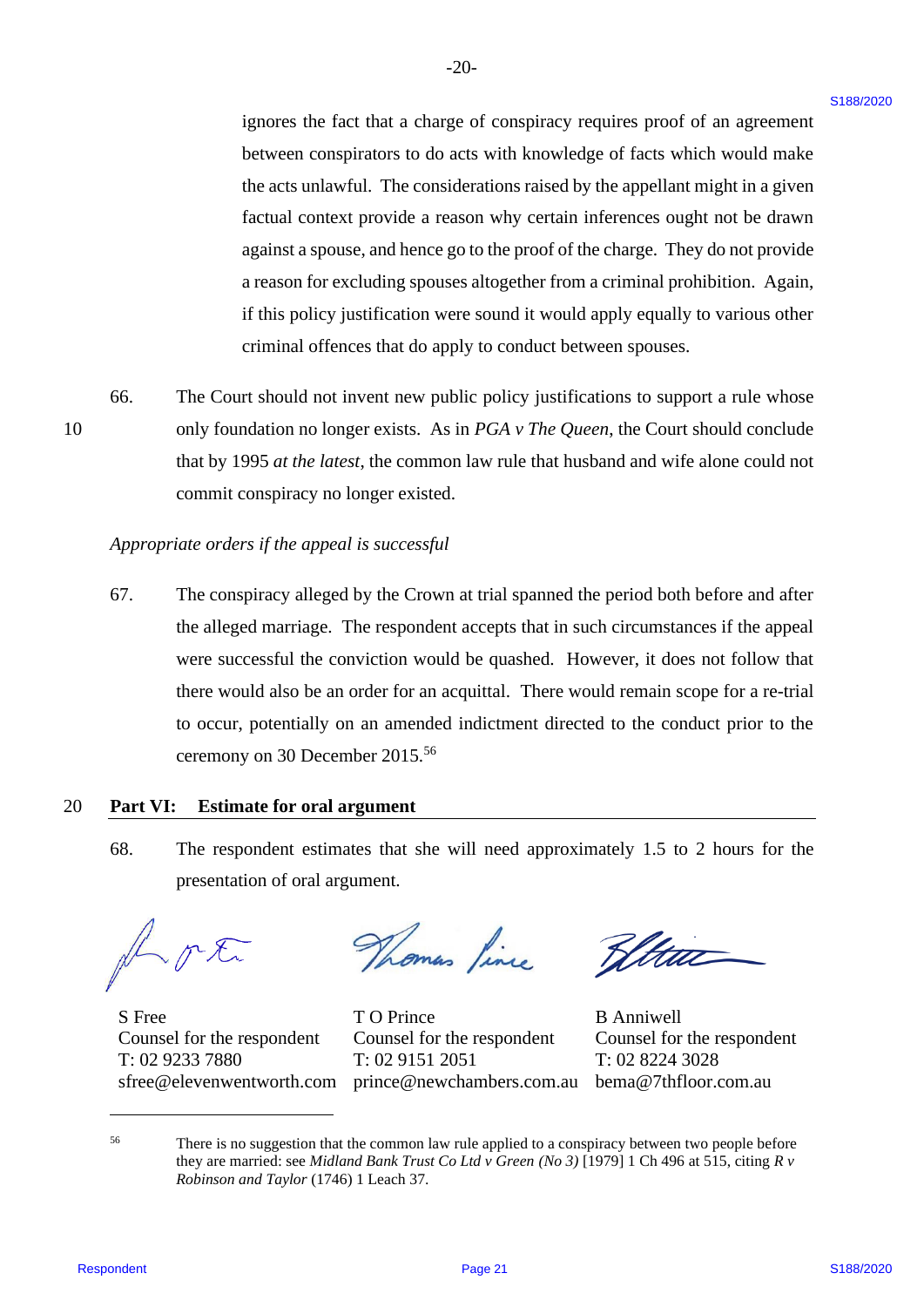# **IN THE HIGH COURT OF AUSTRALIA**  IN THE HIGH COURT OF AUSTRALIA **SYDNEY REGISTRY** No S188/2020

#### **BETWEEN: ALO-BRIDGET NAMOA** BETWEEN: ALO-BRIDGET NAMOA

Appellant Appellant

and and

**THE QUEEN** THE QUEEN

10 Respondent Respondent

#### **SUBMISSIONS OF THE RESPONDENT ANNEXURE A:** SUBMISSIONS OF THE RESPONDENT ANNEXURE A:

# LIST OF STATUTES AND STATUTORY INSTRUMENTS REFERRED TO IN LIST OF STATUTES AND STATUTORY INSTRUMENTS REFERRED TO IN RESPONDENT'S SUBMISSIONS RESPONDENT'S SUBMISSIONS

#### **Statutes** Statutes

10

*Acts Interpretation Act 1901* (Cth), sections 15AB(1) and 2C(1) [Compilation No.28, registered Acts Interpretation Act 1901 (Cth), sections 15AB(1) and 2C(1) [Compilation No.28, registered 25 March 2015] 25 March 2015] **IN THE HIGH COURT OF AUSTRALIA**<br>
SYDNAN REGISTRY<br>
SUBMINISHONS OF THE RESPONDENT ANNEX LE A:<br>  $R_{\text{eff}}$  STENCEEN<br>
SUBMINISHONS OF THE RESPONDENT ANNEX LE A:<br>
LEST OF STATUTES AND STATUTORY INSTRUMENTS REFEREED TO IN<br>
RES

*Matrimonial Causes Act 1959* (Cth) (Act No. 104 of 1959), section 28 (as enacted) Matrimonial Causes Act 1959 (Cth) (Act No. 104 of 1959), section 28 (as enacted)

*Marriage Act 1961* (Cth), section 48(3), Division 2 of Part IV [Compilation No. 22, registered Marriage Act 1961 (Cth), section 48(3), Division 2 of Part IV [Compilation No. 22, registered

20 9 July 1914] 9 July 1914] 20

*Family Law Act 1975* (Cth) (Act No. 53 of 1975), section 119 (as enacted) Family Law Act 1975 (Cth) (Act No. <sup>53</sup> of 1975), section 119 (as enacted)

*Criminal Code Act 1995* (Cth) Schedule, Dictionary, sections 3.1, 3.2, 11.5, 102.1, 102.8, Criminal Code Act 1995 (Cth) Schedule, Dictionary, sections 3.1, 3.2, 11.5, 102.1, 102.8, 105.34, 105.35, 390.1, 390.3, 400.3 [Compilation No. 102, registered 15 December 2015] 105.34, 105.35, 390.1, 390.3, 400.3 [Compilation No. 102, registered 15 December 2015]

*Married Women's Property Act 1893* (56 Vic No. 11) (NSW) (as enacted) Married Women's Property Act 1893 (56 Vic No. 11) (NSW) (as enacted)

*Married Women's Property Act 1890* (54 Vic No. 9) (Qld) (as enacted) Married Women's Property Act 1890 (54 Vic No. 9) (Qld) (as enacted)

*Married Women's Property Act 1897* (61 Vic No. 2) (Qld) (as enacted) Married Women's Property Act 1897 (61 Vic No. 2) (Qld) (as enacted)

*Criminal Code Act 1899* (63 Vic No. 9 Sch 1) (Qld) Schedule, section 33 (as enacted) Criminal Code Act 1899 (63 Vic No. 9 Sch 1) (Qld) Schedule, section 33 (as enacted)